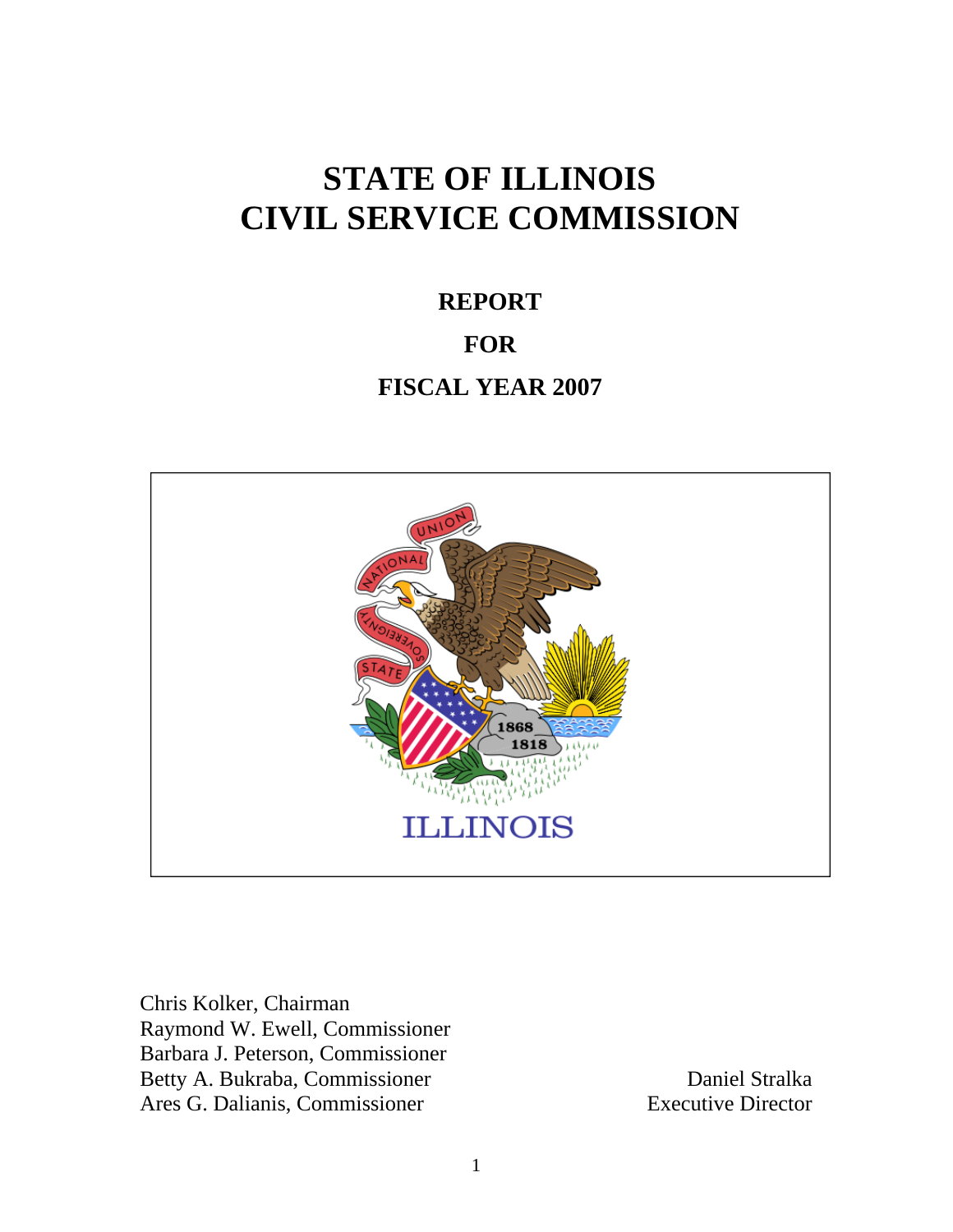

**Daniel Stralka EXECUTIVE DIRECTOR**

**State of Illinois CIVIL SERVICE COMMISSION 400 W. Monroe Street, Suite 306 Springfield, Illinois 62704 PHONE (217) 782-7373 FAX (217) 524-3706 TTY (888) 261-2819 www.icsc.il.gov**

**Chris Kolker CHAIRMAN**

**COMMISSIONERS Raymond W. Ewell Barbara J. Peterson Betty A. Bukraba Ares G. Dalianis**

Governor Rod R. Blagojevich State of Illinois Springfield, Illinois 62706

Dear Governor Blagojevich:

We submit this report to you, to the members of the General Assembly, and to the citizens of Illinois. It is the Commission's  $95<sup>th</sup>$  Annual Report and covers the period of July 1, 2006 through June 30, 2007. In this report we have set forth both our responsibilities and accomplishments.

We appreciate the support and encouragement you have given us as we endeavor to carry out the requirements of the Illinois Personnel Code with the goal of providing the citizens of Illinois with a system of personnel administration based on merit principles and scientific method.

Respectfully submitted,

Chris Kolker, Chairman

Peterson, Commissioner

Betty A /Bukraba, Commissioner

Raymond W. Ewell, Commissioner

Ares G. Dalianis, Commissioner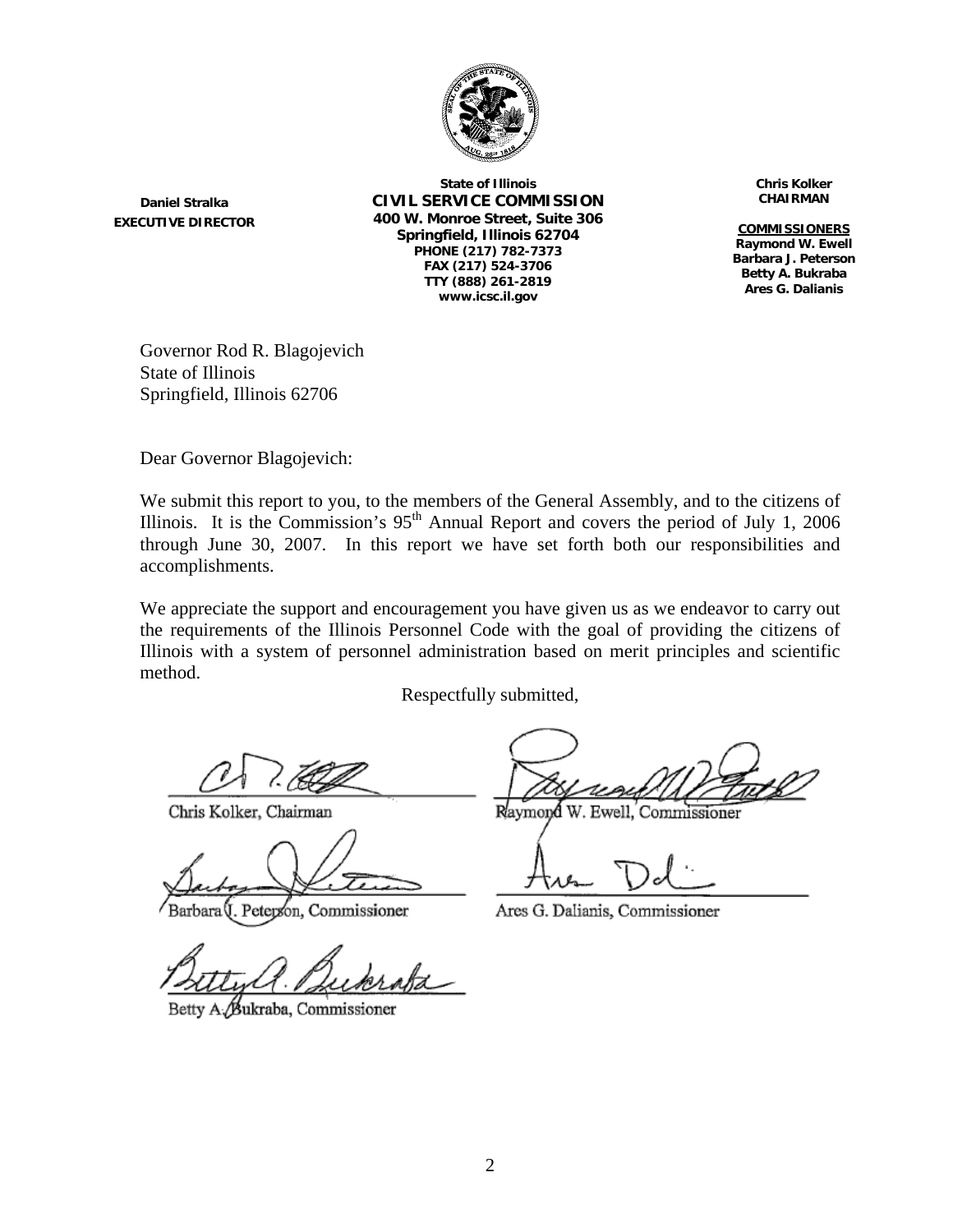# **TABLE OF CONTENTS**

#### Page Number

| Implementation of State Hispanic and Bilingual Employment Plans17 |  |
|-------------------------------------------------------------------|--|
|                                                                   |  |
|                                                                   |  |
|                                                                   |  |
|                                                                   |  |
|                                                                   |  |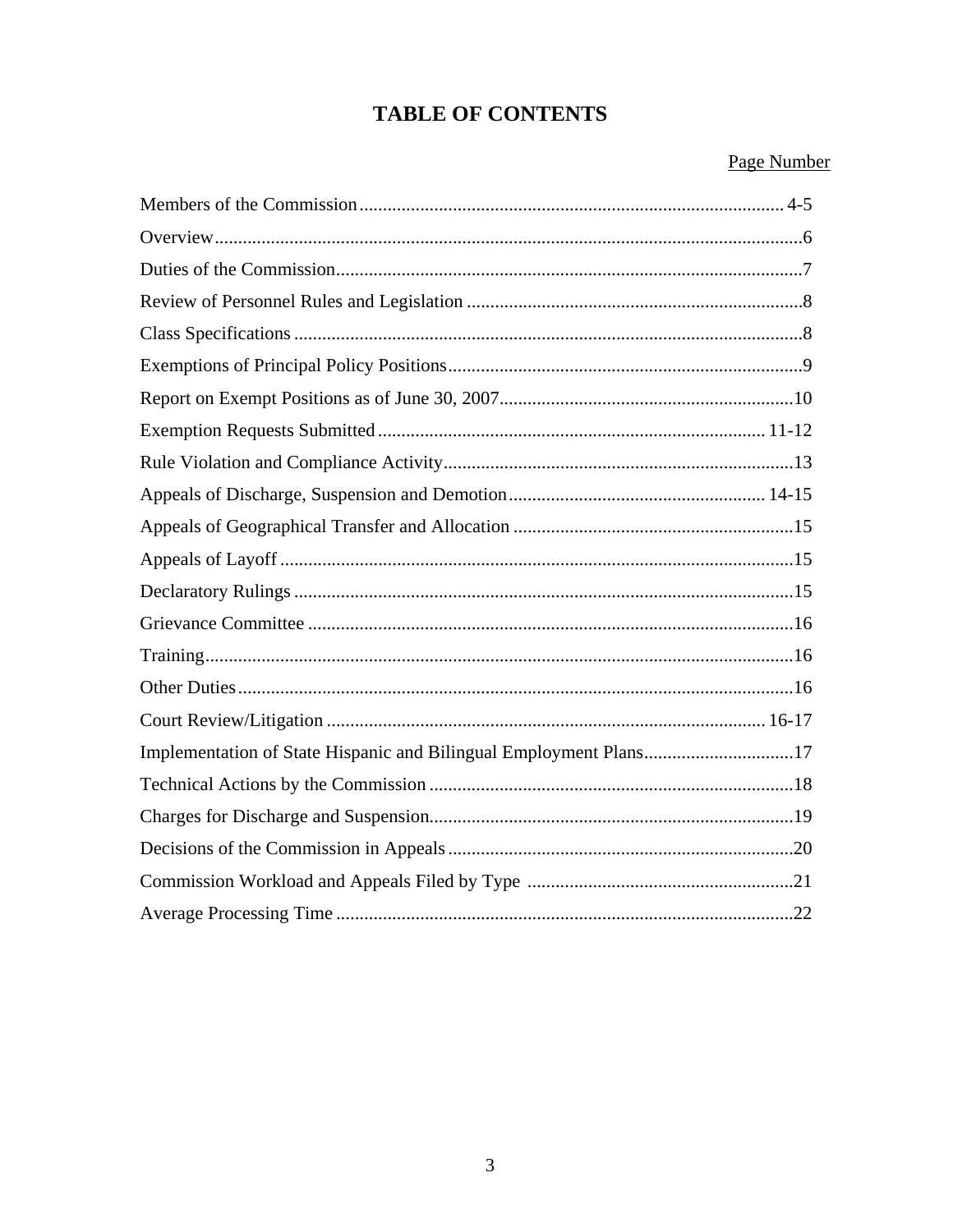#### **MEMBERS OF THE COMMISSION**

The members of the Civil Service Commission are appointed for a period of six years.

| Name                              | Term Expires  |
|-----------------------------------|---------------|
| Chris Kolker, Chairman            | March 1, 2011 |
| Raymond W. Ewell, Commissioner    | March 1, 2011 |
| Barbara J. Peterson, Commissioner | March 1, 2011 |
| Betty A. Bukraba, Commissioner    | March 1, 2009 |
| Ares G. Dalianis, Commissioner    | March 1, 2013 |

#### **Chris Kolker**

Chris Kolker, appointed as Chairman in March of 2004, graduated from Arizona State University in 1989 with a B.A. in political science. From 1990 to 1995 he worked as a legislative and political aide for Illinois House Speaker Michael J. Madigan. During those years, he also worked with legislators, as well as state and local officials, on a wide variety of governmental issues. In 1995 Chris entered law school at Southern Illinois University and graduated magna cum laude in 1998. He has worked in labor and personnel law since law school for both employers and employees. Originally from East St. Louis, Chris currently resides in the Belleville area.

#### **Raymond W. Ewell**

Raymond W. Ewell was born on December 29, 1928 in Chicago, Illinois. He earned a Bachelor of Arts degree at the University of Illinois (1949), a Master's degree from the University of Illinois (1951), and a Juris Doctor degree from the University of Chicago (1954). He was a State Representative in the Illinois General Assembly for eight terms from 1967 to 1983, where he served as chairman of the Higher Education Committee, the Illinois Legislative Black Caucus, and the National Society of State Legislators (1969). He served in the United States Army from 1954 to 1955.

In addition to being an attorney at law for 50 years, Mr. Ewell has been a teacher in the Chicago public schools, a gas station operator, a partner in a brokerage firm, bond counsel for the Cook County Board of Commissioners (1992), and a lobbyist for the City of Chicago, the Chicago Teacher's Pension Fund, the Illinois Trial Lawyers Association, and Cook County. While in the legislature he served as minority spokesman on the Elections, Agriculture, Conservation, Registration and Regulation, and Executive Committees. He also served on the committees for County and Township, Higher Education, Primary and Secondary Education, Judiciary, Public Utilities, Human Resources, and Motor Vehicles.

Mr. Ewell served as senior advisor to United States Senator Carol Moseley Braun and to John H. Stroger, President of the Cook County Board. He is a member of the Fourth Ward Young Democrats, an independent precinct captain for the Seventeenth Ward, a Seventeenth Ward Regular Democratic organization supervisor and instructor, and campaign manager for State Representative Charles Morrow, III. He is president of the Perry Avenue Block Club, a member of the N.A.A.C.P., the Cook County Bar Association, the Southtown Y.M.C.A., the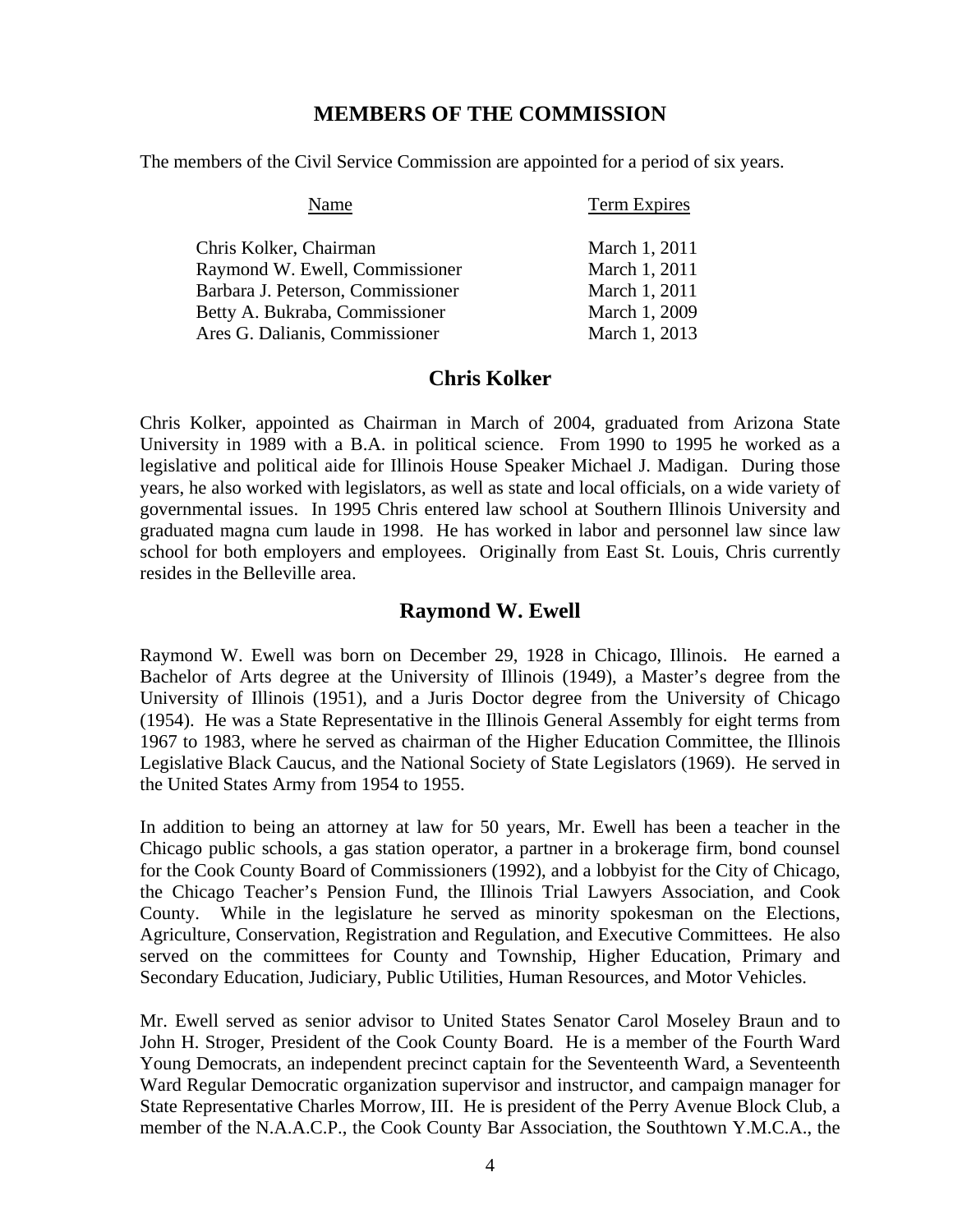Urban League, P.U.S.H., Southtown Y.M.C.A. Businessmen's Association, and Director of St. Carthage Grooming School for Boys.

#### **Barbara J. Peterson**

Barbara J. "Bobbie" Peterson was first appointed as a Commissioner on the Illinois Civil Service Commission on August 1, 2000. She previously sat on the Governor's State University Board of Trustees. There she chaired the Personnel Committee, which oversees collective bargaining contracts, faculty and civil service salaries and employee benefits. She also represented GSU on the State University Civil Service System and was the University's founding member trustee for the Monsignor Ignatius D. McDermott Endowed Scholarship. She is currently on the Governor's State University Foundation Board of Directors. Commissioner Peterson serves as a member of the Will/Kankakee Regional Development Authority. She also serves as secretary of the Will County Planning and Zoning Commission.

Bobbie Peterson is a long-time resident of Will County. With her husband, Charles, Bobbie spent 35 years as owner of a union plumbing and heating corporation and is still engaged in agriculture. Born and educated in Chicago, she is a graduate of Gregg Business College. The Petersons have four sons and nine grandchildren.

#### **Betty A. Bukraba**

Betty Bukraba was appointed a Commissioner effective October 6, 2003. She retired from the office of the Clerk of the Circuit Court of Cook County, having served as the Director of Personnel Services for 14 years. As Director, she had responsibilities for all aspects of employee relations in the 2,300 employee agency from applicant testing to retirement planning. While serving in this capacity, she was a recipient of the Cook County Distinguished Public Service award in 1999. She is the widow of a Chicago firefighter and raised their two children while operating a small business. Betty remains active in numerous neighborhood and civic organizations and causes.

#### **Ares G. Dalianis**

Ares G. Dalianis is a partner at the law firm of Franczek Sullivan P.C. in Chicago where he practices in the areas of education law, real property taxation and assessment appeals, employment and personnel law, real estate, and general corporate representation for school districts and other units of local government. Ares is AV Peer Review Rated, Martindale-Hubbell's highest peer recognition for ethical standards and legal ability.

Ares has previously served as the Deputy Supervisor of the Cook County State's Attorney's Office Real Estate Tax Section and as an Assistant State's Attorney in Lake County, Illinois. He is a former member of his local Board of Education and serves on the Parish Council at his church. He earned both his undergraduate and law degrees from the University of Illinois at Urbana-Champaign. Ares was appointed to the Commission in March of 2007.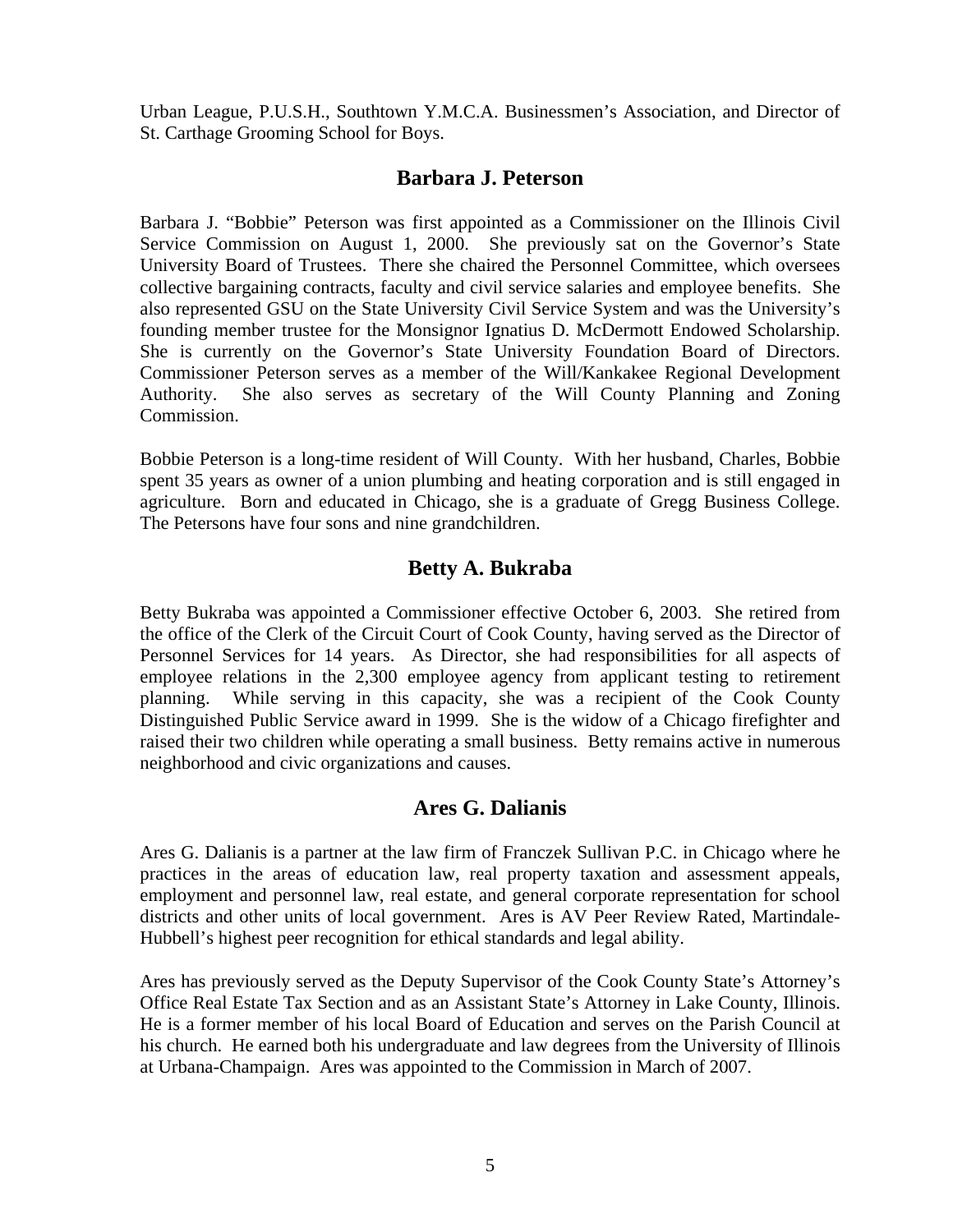#### **OVERVIEW**

The Civil Service Commission began the year with an approved budget of \$381,100. This represented a 2.9% increase from the previous year's appropriation, but a 15.8% decrease from the Commission's all-time high appropriation of \$452,400 in fiscal year 2002. The Commission continues to meet its statutory responsibilities while operating with an historic low of four full-time employees. Due to the need to hire an outside Administrative Law Judge to preside over two high profile discharge appeals, the Commission had to secure an additional \$22,000 supplemental appropriation in June 2007.

Effective March 15, 2007 Commissioner George Richards concluded over eleven years of commendable service to the Civil Service Commission. He was Chairman of the Commission from November 7, 1995 through March 15, 2004. At its March 15, 2007 meeting the Commission passed a resolution of appreciation for his years of service to the Commission.

Governor Rod R. Blagojevich appointed Ares G. Dalianis as a member of the Civil Service Commission effective March 16, 2007. His term expires on March 1, 2013.

Commission staff spent much of the last half of the fiscal year finalizing its lease on new office space for its Springfield office. The new lease was signed in May and relocation preparations began in earnest for the move from the second-floor office space that had housed the Commission's main office for approximately 30 years.

With the help of the Department of Central Management Services, six new personal computers were installed at the Commission's office to replace computers that were up to seven years old. This allowed the Commission to participate in the statewide Microsoft Enterprise agreement, which will allow the Commission long-term enhanced productivity.

During the fall 2006 State and University Employees Combined Appeal (SECA) charitable campaign, the Civil Service Commission was proud to receive recognition for exceptional participation as well as being awarded the Governor's Cup for the highest percentage of participation for smaller agencies. Beckie Daniken, SECA coordinator, attended an awards luncheon held at the Governor's mansion to accept the award.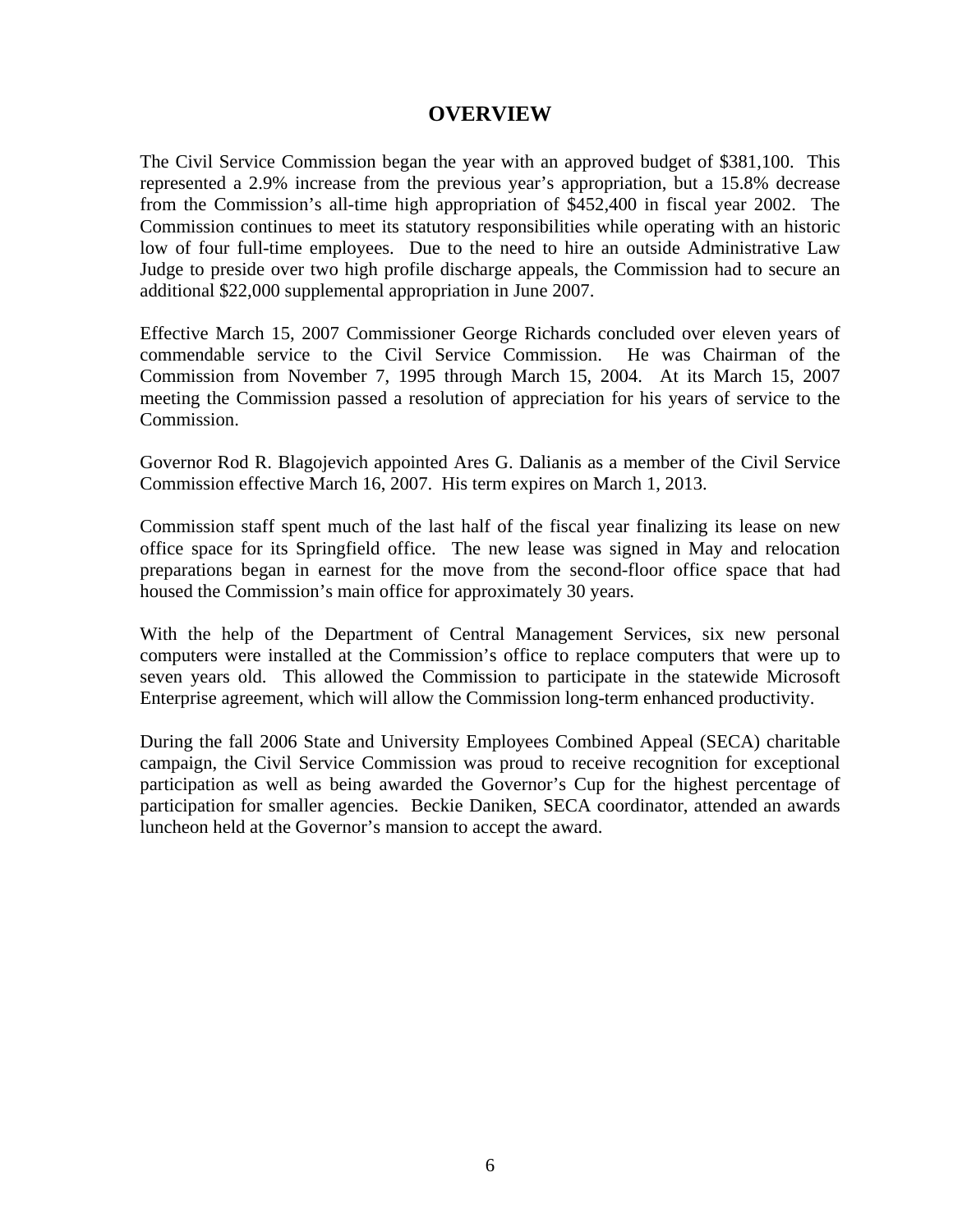# **DUTIES OF THE COMMISSION**

Guided by merit philosophy, the members of the Commission and its staff carry out the following statutory responsibilities:

- 1. To approve or disapprove personnel rules or their amendments promulgated and submitted by the Director of Central Management Services.
- 2. To approve the classification plan submitted by the Director of Central Management Services, and approve proposals for new or amended class specifications and for the abolition of existing classes under the classification plan.
- 3. Upon recommendation of the Director of Central Management Services, the Commission approves the exemption from Jurisdiction B of those positions which in its judgment bear principal administrative responsibility for the determination or implementation of policy.
- 4. Upon identification of instances of noncompliance, the Commission is responsible for ensuring the enforcement of the Personnel Code and Rules through the issuance of directives for compliance.
- 5. For certified employees who are discharged, suspended for more than 30 days in a twelve-month period, or demoted, the Commission hears and determines the written charges and renders decisions which are binding upon the employing agency.
- 6. The Commission hears appeals by certified employees who are involuntarily transferred from one geographical area to another, or who question the allocation of their position under the classification plan.
- 7. The Commission hears or conducts an investigation of layoff appeals by certified employees where the basis of the appeal is that provisions of the Personnel Code or Rules have been violated.

During fiscal year 2007 the Commission was active in these areas as the following detailed report indicates.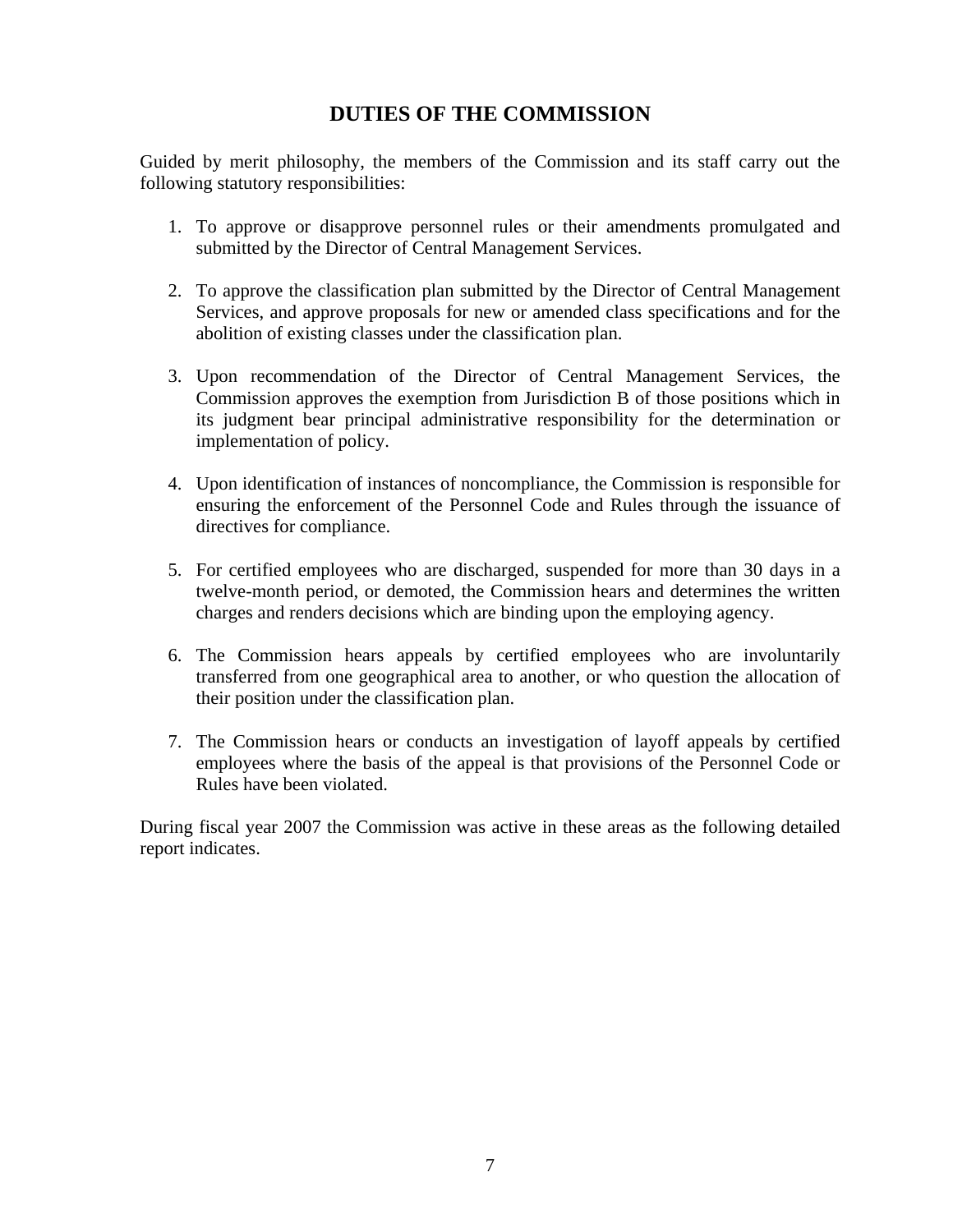# **(1) REVIEW OF PERSONNEL RULES AND LEGISLATION**

The drafters of the Personnel Code envisioned broad enabling statutes giving the Director of Central Management Services extensive discretion to implement the provisions of the Code through the promulgation of rules. As a check and balance to this power, the Director is to submit proposed rules and/or amendments to the Commission, and the Commission has the authority to disapprove them. During fiscal year 2007, the Director of Central Management Services submitted two proposed amendments to the Personnel Rules as follows:

- Section 302.150 Appointment and Status (Interim Assignment)
- Section 302.300 Probationary Status (Probationary Period)

After consideration, the Commission concurred with these amendments.

To ensure the Personnel Rules promulgated by the Department of Central Management Services accurately implement the authority outlined in the Personnel Code, and to assure the Code continues to adhere to the principles of merit employment, the Civil Service Commission monitors legislative action for changes to the Personnel Code or Rules.

# **(2) CLASS SPECIFICATIONS**

A sound system of position classification is essential to carry out the objectives of a merit personnel system. The classification plan establishes the basis for ensuring that employees performing work of the same nature, level of difficulty and complexity are paid within the same salary range, dependent on length of service and excellence of performance. The specifications further set forth the legal requirements for selection of those who desire to enter state service and the promotion of present employees who seek advancement within the career system. So that personnel decisions can be based upon the factual basis of existing assignments, the position classification system identifies the duties performed and responsibilities assigned by individual employees. The Commission has the responsibility of approving all amendments to the classification plan including class specifications.

During fiscal year 2007 the Commission reviewed and acted on 15 amendments to the classification plan. Because of their cooperative working relationship, the staffs of the Commission and the Department of Central Management Services resolved all problems identified in the amendments submitted. Consequently, all issues which could have resulted in a recommendation for the Commission's disapproval were resolved.

| Approved | Approved | New Classes Revised Classes Abolished Classes Submitted Classes<br>Approved | Denied |
|----------|----------|-----------------------------------------------------------------------------|--------|
|          |          |                                                                             |        |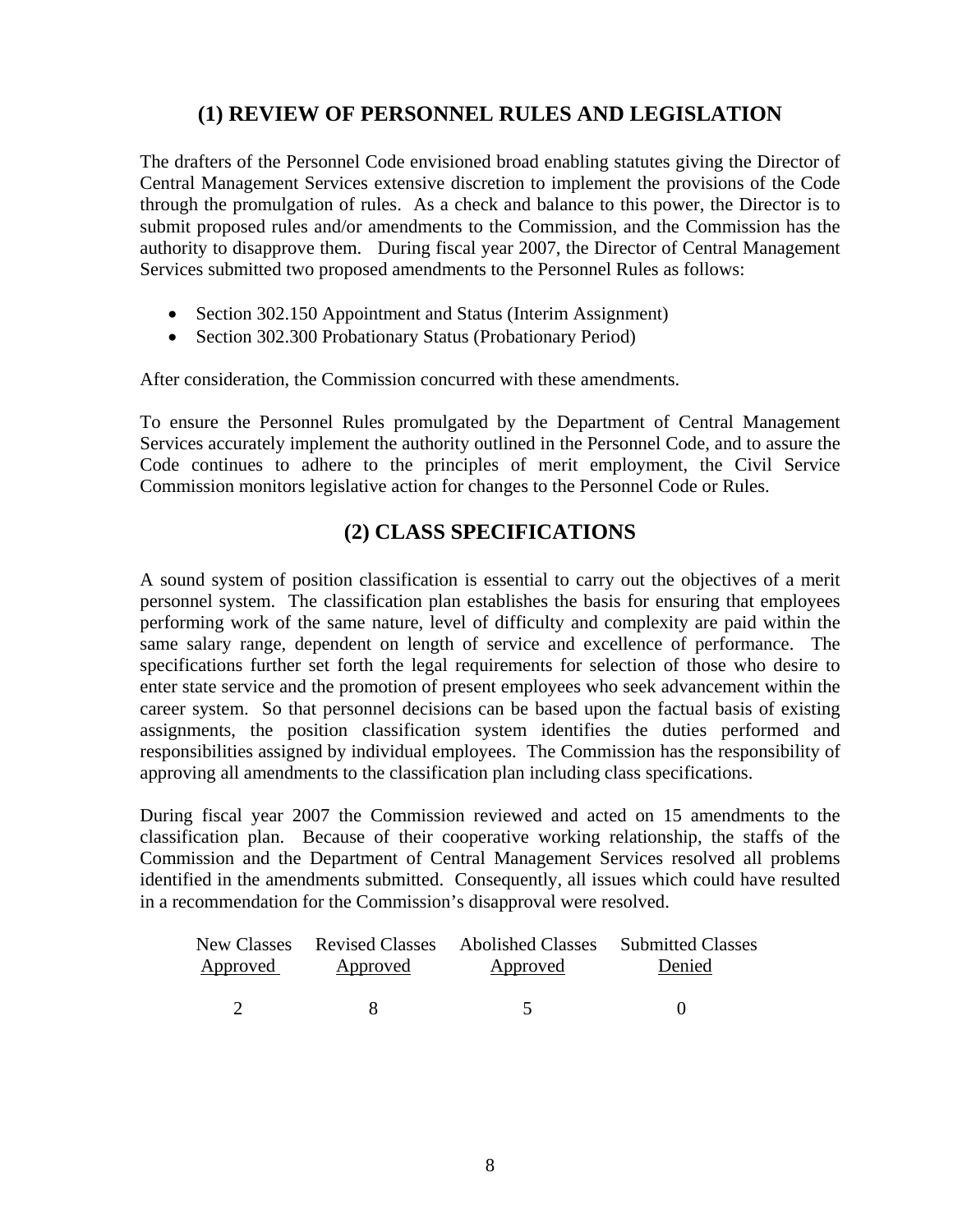#### **(3) EXEMPTIONS OF POSITIONS BEARING PRINCIPAL ADMINISTRATIVE RESPONSIBILITY FOR POLICY**

A long-standing significant issue in merit systems is the determination of those positions which should be subject to appointment and dismissal at the discretion of the administration. In the Personnel Code, the legislature specifically provided for most major exemptions, such as those for all positions in the legislative and judicial branches, of directors and assistant directors of executive agencies, and of members of boards and commissions. In positions below the director, assistant director, board or commission level, the legislature chose to grant the Director of Central Management Services and the Civil Service Commission joint authority to exempt positions from Jurisdiction B of the Personnel Code. Under this provision, agencies request and the Director of Central Management Services issues a recommendation as to whether positions that bear principal administrative responsibility for the determination of policy or principal responsibility for the implementation of policy should be exempted. This recommendation is then submitted to the Civil Service Commission for approval. The impact upon the merit system of decisions made with respect to the exemption of positions from these provisions of the Personnel Code is obvious.

In carrying out this function, the Commission not only acts to approve exemptions recommended by the Director, but also monitors all positions that have been approved for exemption to ensure that they are used as presented at the time of approval. Amendments to these positions are evaluated to ensure that only positions that continue to qualify for exemption remain exempt. The Commission received a total of 69 exemption requests in fiscal year 2007. Of those, 44 were granted, six were denied, and six have been continued to the next fiscal year. Twelve were submitted and later withdrawn. In addition, the Commission received one request to rescind a previously granted exemption, which was approved. Set forth on the following page is a listing of the number of exemptions for each agency. A breakdown of the Commission's actions for fiscal year 2007 follows on the succeeding pages.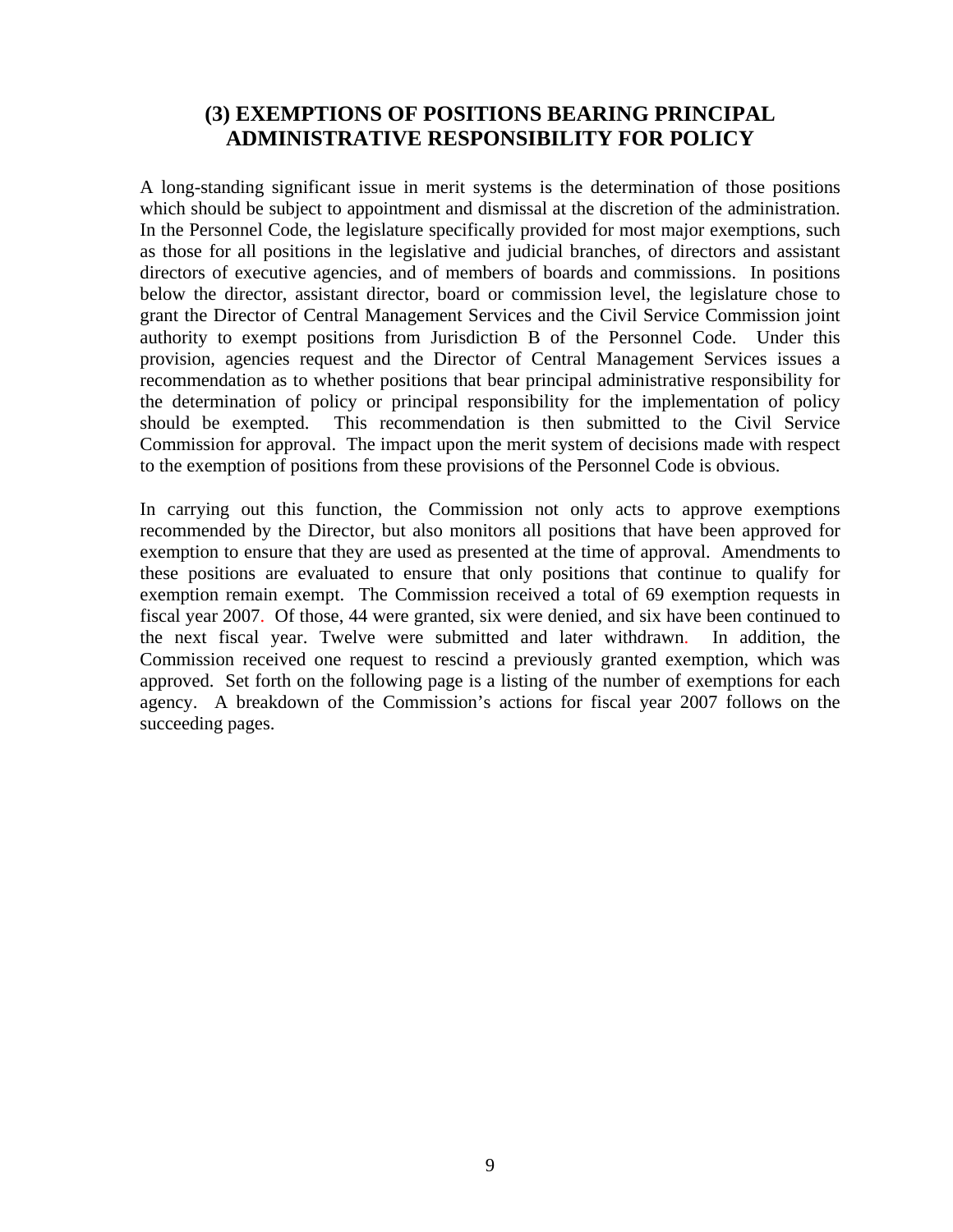# REPORT ON EXEMPT POSITIONS As of June 30, 2007

| Agency                                 | Total<br>Employees | No. of Exempt<br>Positions |
|----------------------------------------|--------------------|----------------------------|
|                                        |                    |                            |
|                                        |                    |                            |
|                                        |                    |                            |
|                                        |                    |                            |
|                                        |                    |                            |
|                                        |                    |                            |
|                                        |                    |                            |
|                                        |                    |                            |
|                                        |                    |                            |
|                                        |                    |                            |
|                                        |                    |                            |
|                                        |                    |                            |
|                                        |                    |                            |
|                                        |                    |                            |
|                                        |                    |                            |
|                                        |                    |                            |
| Environmental Protect. Agency 1,051 19 |                    |                            |
|                                        |                    |                            |
|                                        |                    |                            |
|                                        |                    |                            |
|                                        |                    |                            |
|                                        |                    |                            |
|                                        |                    |                            |
|                                        |                    |                            |
|                                        |                    |                            |
|                                        |                    |                            |
|                                        |                    |                            |
|                                        |                    |                            |
|                                        |                    |                            |
|                                        |                    |                            |
|                                        |                    |                            |
|                                        |                    |                            |
|                                        |                    |                            |
|                                        |                    |                            |
|                                        |                    |                            |
|                                        |                    |                            |
|                                        |                    |                            |
|                                        |                    |                            |
|                                        |                    |                            |
|                                        |                    |                            |
|                                        |                    |                            |
|                                        |                    |                            |
|                                        |                    |                            |
|                                        |                    |                            |
|                                        |                    |                            |
|                                        |                    |                            |
|                                        |                    |                            |
|                                        |                    |                            |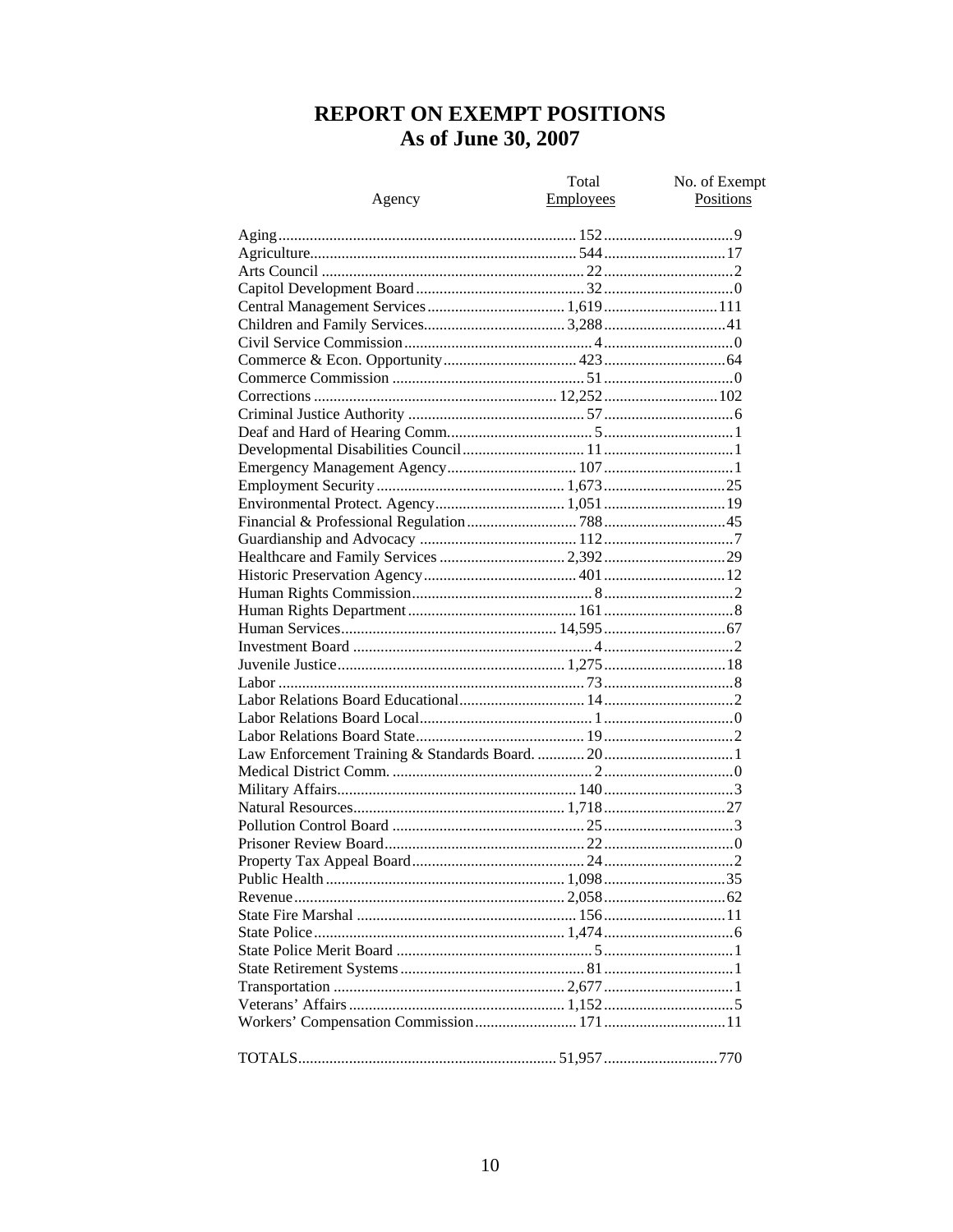# **EXEMPTION REQUESTS SUBMITTED**

| <b>Arts Council</b>                    | 1 SPSA exemption granted                                                                                                                        |
|----------------------------------------|-------------------------------------------------------------------------------------------------------------------------------------------------|
| <b>Central Management Services</b>     | 1 SPSA exemption withdrawn                                                                                                                      |
| <b>Children and Family Services</b>    | 1 SPSA exemption granted<br>1 PSA exemption granted                                                                                             |
| Commerce and Economic Opportunity      | 1 SPSA exemption denied<br>3 SPSA exemptions granted<br>2 PSA exemptions granted<br>1 SPSA exemption withdrawn                                  |
| Corrections                            | 3 SPSA exemptions continued<br>1 SPSA exemption denied<br>8 SPSA exemptions granted<br>1 SPSA exemption rescinded<br>1 SPSA exemption withdrawn |
| <b>Environmental Protection Agency</b> | 2 SPSA exemptions granted                                                                                                                       |
| Financial and Professional Regulation  | 1 SPSA exemption continued<br>4 SPSA exemptions granted<br>1 PSA exemption withdrawn<br>1 SPSA exemption withdrawn                              |
| Guardianship & Advocacy Commission     | 1 SPSA exemption granted                                                                                                                        |
| <b>Healthcare and Family Services</b>  | 1 SPSA exemption denied                                                                                                                         |
| <b>Historic Preservation</b>           | 1 SPSA exemption granted                                                                                                                        |
| <b>Human Services</b>                  | 1 SPSA exemption denied<br>5 SPSA exemptions granted<br>1 SPSA exemption withdrawn                                                              |
| Juvenile Justice                       | 1 PSA exemption denied                                                                                                                          |
| Labor                                  | 1 SPSA exemption granted                                                                                                                        |
| Revenue                                | 2 SPSA exemptions continued<br>1 PSA exemption denied<br>9 SPSA exemptions granted<br>1 PSA exemption granted<br>6 SPSA exemptions withdrawn    |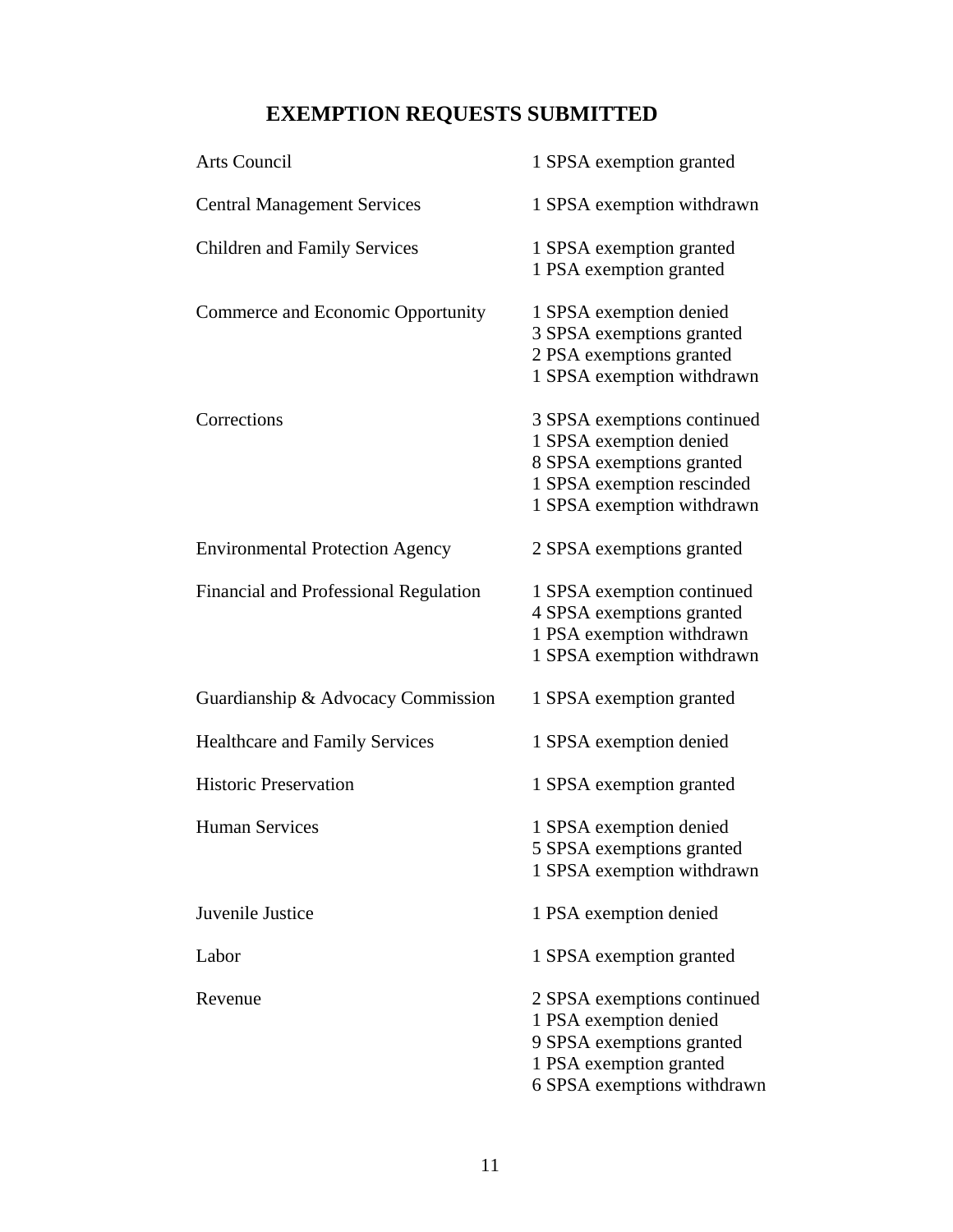State Fire Marshal 3 SPSA exemptions granted

Workers' Compensation Commission 1 SPSA exemption granted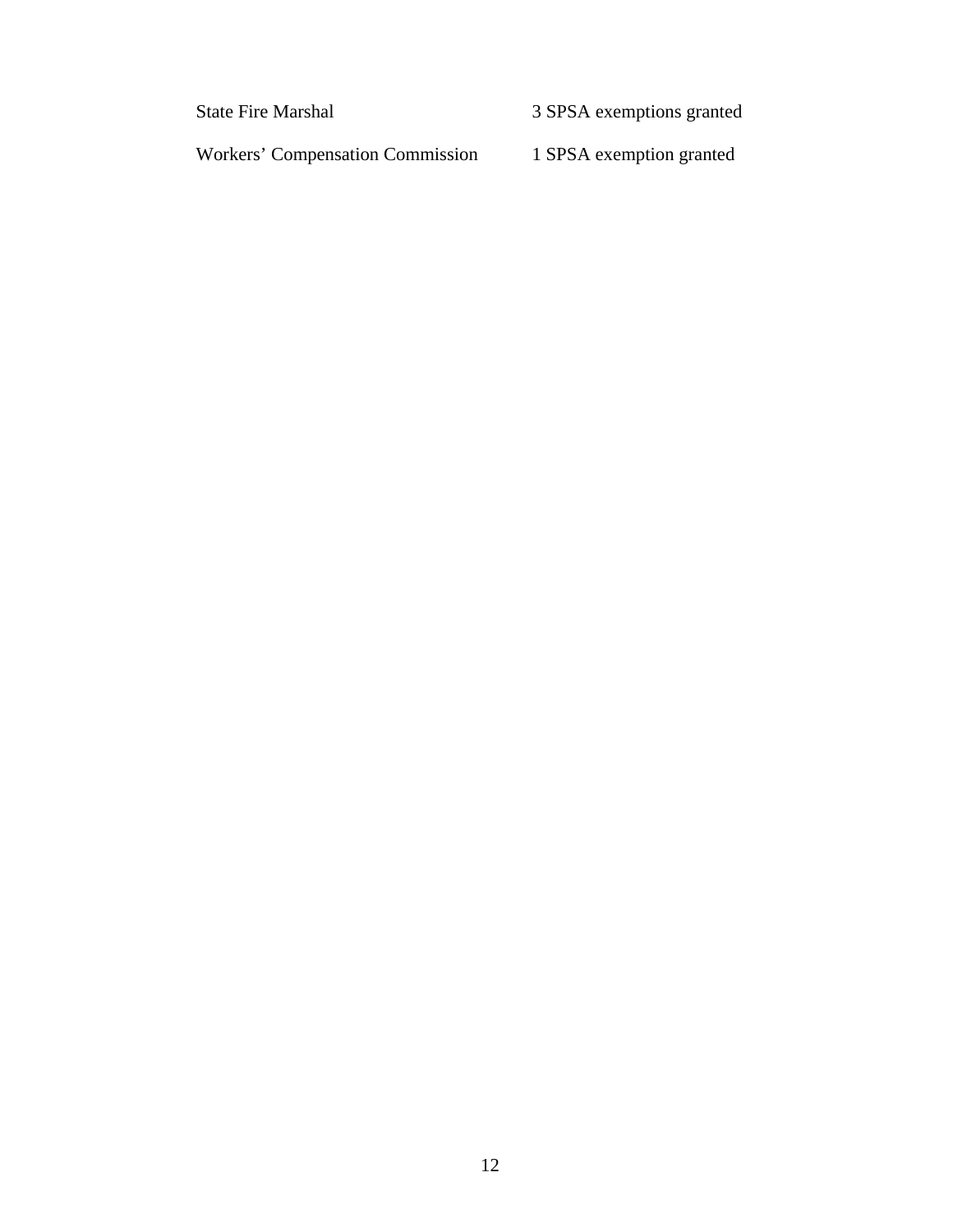# **(4) RULE VIOLATION AND COMPLIANCE ACTIVITY**

A merit system can only be as effective as the people who administer it will permit. Recognizing that pressures exist to circumvent the merit system and to provide a bulwark against the erosion of merit system standards, the legislature placed in the Civil Service Commission the responsibility for ensuring that personnel activities are carried out in compliance with the Personnel Code and Personnel Rules along with the authority to direct compliance where it finds violations. In carrying out this mandate, the Commission has historically utilized two basic approaches.

First, it investigates all allegations of noncompliance furnished to the Commission or brought to the attention of its staff to determine whether there was a violation of the statutes and/or its implementing rules. There were six decisions rendered on appeals of Personnel Code and/or Rule violation allegations in fiscal year 2007. Three appeals resulted in a finding of no violation; one appeal was dismissed because of failure to provide requested information; one appeal was dismissed as the Commission had no jurisdiction; and one appeal resulted in a finding that a violation had occurred and the agency was ordered to comply with the Personnel Code and Rules.

Second, the Commission staff conducts reviews and audits of personnel activities as carried out by the Department of Central Management Services and the operating agencies. It has been the practice of the Commission to audit compliance activities with the resources remaining after it completes its other statutory responsibilities, including hearing employee allocation and discharge appeals, investigating layoff appeals, and reviewing proposals made by the Director of Central Management Services for amendments in the Classification Plan or for exemption of policy-making positions. The Commission did not conduct any audits in fiscal year 2007.

The Personnel Code also provides for appointments to state service in accordance with the principal of merit and fitness which is determined by the use of examination methods in areas of education, experience, cultural knowledge, capacity, knowledge, manual skill, linguistic ability, character, physical fitness and psychological fitness. There are occasions, however, where examinations are not feasible and in order to provide flexibility, the Code provides for three types of appointments, which can be made without formal competitive examination. These are emergency, temporary, and provisional appointments, all of which are limited by the Personnel Code.

Emergency appointments shall not exceed 60 days, shall not be renewed and may be made without regard to an eligible list. Notices of selections and terminations shall be reported immediately to the Director of Central Management Services. Temporary appointments may be utilized by persons in positions to perform temporary or seasonal work. No position shall be filled by temporary appointment for more than six months out of any twelve-month period. Provisional appointments may be utilized by persons in positions when there is no appropriate eligible list available. No positions shall be filled by provisional appointment for more than six months out of any twelve month period.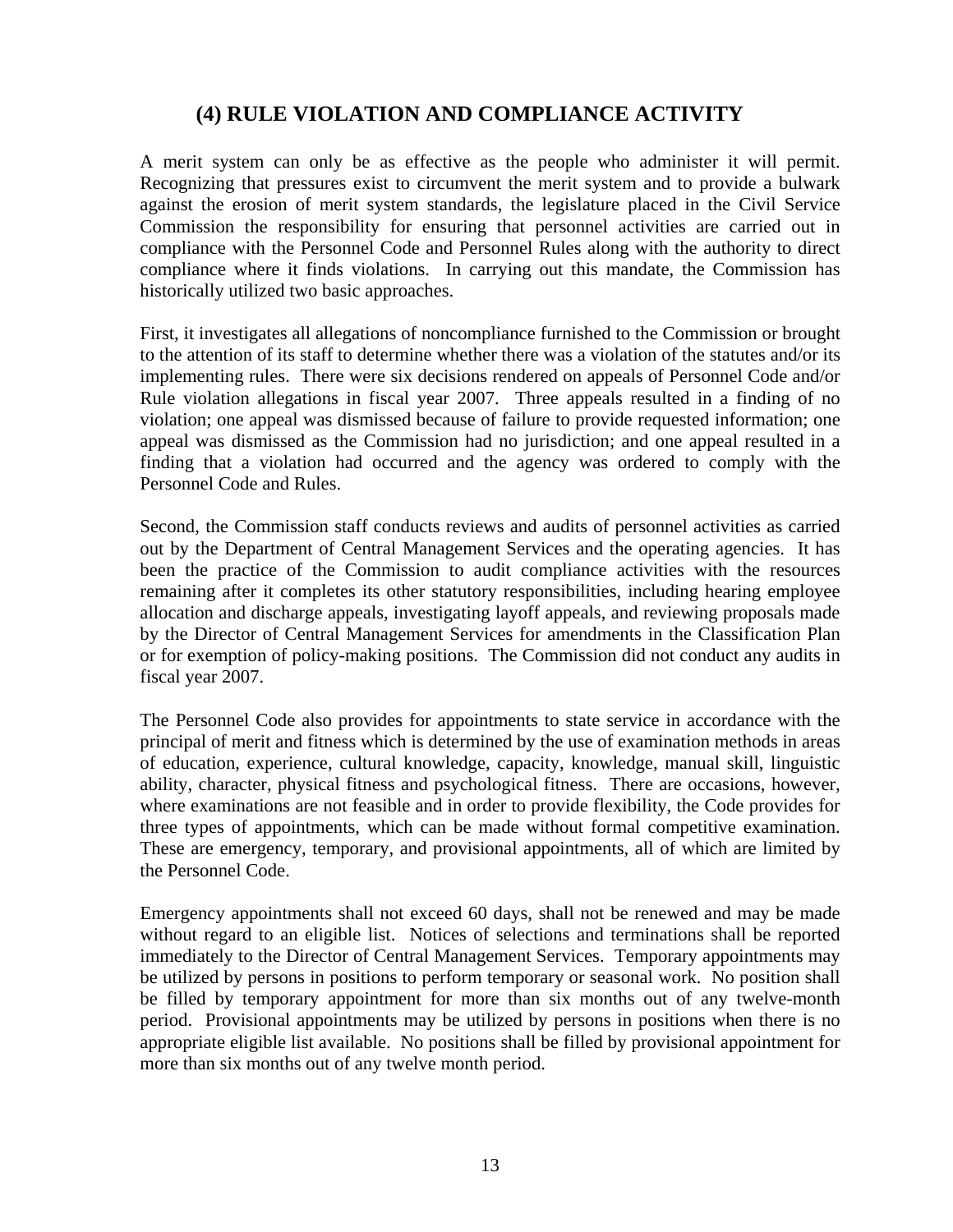The following are the numbers of consecutive non-merit appointments reported by the Commission in the monthly agendas. The agendas provide the number by agency.

| July      | 145 | January  | 111 |
|-----------|-----|----------|-----|
| August    | 158 | February | 124 |
| September | 156 | March    | 83  |
| October   | 79  | April    | 63  |
| November  | 47  | May      | 102 |
| December  | 94  | June     | 137 |

The incumbents have been appointed to temporary appointments for more than six months in a twelve-month period or have received a number of non-merit appointments. Although these appointments are not in violation of the Personnel Code or Rules, they are reported for the information of the members of the Commission for purposes of monitoring.

#### **(5) APPEALS FROM DISCHARGE, SUSPENSION OVER 30 DAYS IN A TWELVE-MONTH PERIOD, AND DEMOTION**

The Civil Service Commission is responsible for conducting hearings on appeals of discharge and suspensions totaling more than 30 days in any twelve-month period, and demotion. The Commission has the power to administer oaths, subpoena witnesses, and compel the production of books and papers in accordance therewith.

When an employee receives a written notice of discharge, they may appeal the action to the Commission. The appeal must be filed within 15 days after service of the written notice of discharge. The Commission then schedules a hearing within 30 days. At the hearing, the employee has a right to counsel and may question the witnesses who testify against him under oath. The burden of proof is upon the agency to prove that cause for discharge of the employee exists, and that discharge is the appropriate discipline.

In fiscal year 2007 the Commission rendered decisions in 33 discharge appeals. The Commission upheld ten discharges. In two appeals the Commission imposed a suspension instead of discharge, and in two appeals the employee was returned to work with no penalty. Four appeals were dismissed for default when the employee did not appear at the scheduled hearing; seven appeals were dismissed because they were settled; two appeals were dismissed as the Commission had no jurisdiction; and six appeals were withdrawn.

There were five decisions in appeals of suspension over thirty days in a twelve-month period during fiscal year 2007. Two were withdrawn; one was dismissed because the Commission had no jurisdiction; one was partially upheld, but the duration of suspension was reduced; and one was upheld.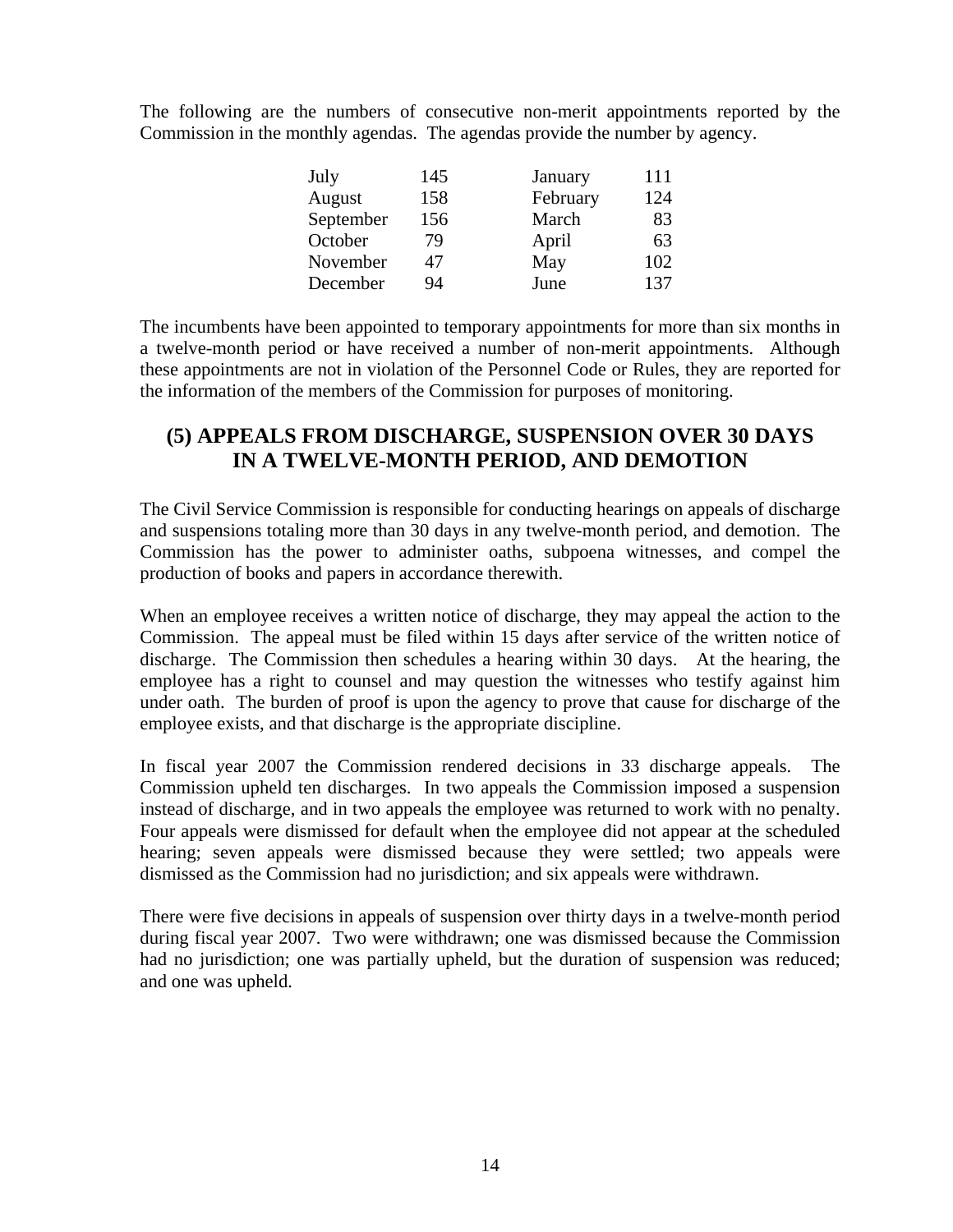The Commission is also responsible for hearing appeals of employees who have been demoted in their positions. Although this is not an active area it is important that employees have a right to appeal if they believe they have been unjustly demoted in their position. The Commission received two demotion appeals during fiscal year 2007 and both were withdrawn.

## **(6) APPEALS OF GEOGRAPHICAL TRANSFER AND ALLOCATION**

Employees who are involuntarily transferred from one geographic area of the state to another may appeal such transfers to the Commission. The Commission received one geographic transfer appeal during fiscal year 2007 and no violation of the Personnel Code or Rules was proven.

The Commission is also responsible for hearing employees' appeals from decisions of the Director of the Department of Central Management Services where an employee believes that their position is misclassified. In allocation appeals the burden is on the employee to prove the Director of Central Management Services has not properly classified their position. The Commission received two allocation appeals during fiscal year 2007. One appeal is currently under investigation and the employee did not prove the classification was improperly allocated in the other appeal.

# **(7) APPEALS OF LAYOFF**

The Personnel Rules allow the layoff of certified employees due to lack of funds, material change in duties or organization, lack of work, and the abolition of a position or for any of these reasons. Employees who feel that they have been laid off in violation of the Personnel Code or Rules may, within 15 days following the effective date of layoff, file a written appeal to the Civil Service Commission.

The Civil Service Commission is authorized to investigate the allegations made by the employee in the layoff appeal and may conduct a hearing if it is determined that substantial issues of fact or law remain unresolved. When the investigation is complete, a proposed finding is issued by staff and submitted to the employee and agency. If adopted by the Commission, the decision becomes a final administrative decision. There was one layoff appeal filed during fiscal year 2007. That appeal was withdrawn.

# **DECLARATORY RULING**

The Rules of the Civil Service Commission allow for Declaratory Rulings as to material questions involving the interpretation of the Personnel Code, Personnel Rules or final orders of the Commission upon petition by interested or effected parties. Declaratory Rulings are only advisory. This is an infrequent action and the Commission did not receive any such requests in fiscal year 2007.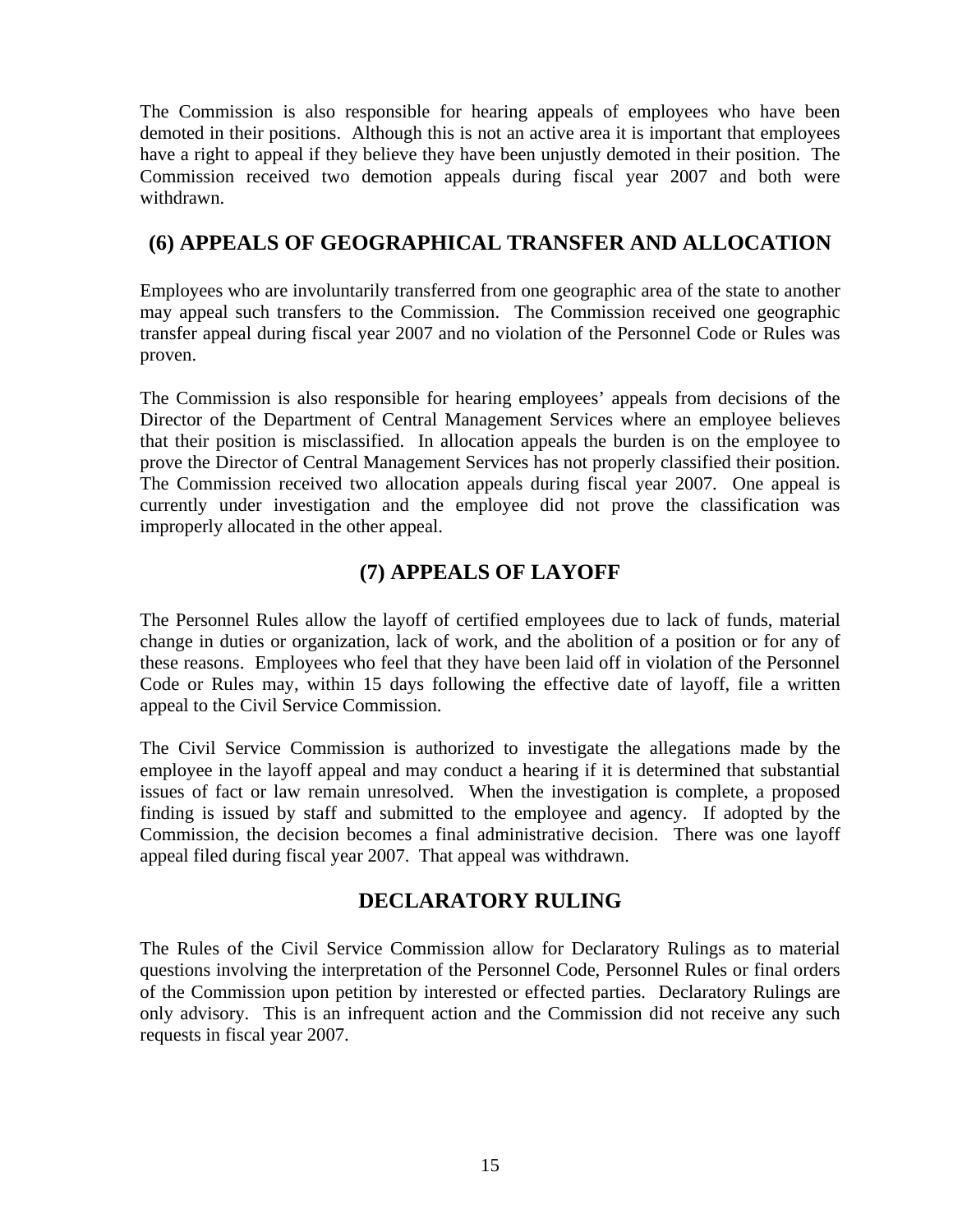#### **GRIEVANCE COMMITTEE**

The Director of Central Management Services is required to appoint a grievance committee to hear step 4 grievances comprising two employees of Central Management Services and one Commission employee with experience and knowledge in personnel administration and employee relations. The Director is allowed to substitute another agency employee in the absence of a Commission employee. Commission staff participated in one grievance committee meeting in fiscal year 2007.

#### **TRAINING**

In order to properly administer the State's merit system, agency administrators must have knowledge and expertise in all areas of personnel. Often the most intimidating and frustrating aspect of personnel lies in the area of dealing with problem employees. It is the Commission's belief that while regrettable, discipline up to and including discharge is a necessary component of a good personnel system. The Commission, in an effort to make administrators aware of the requirements of successfully dealing with the disciplinary process, has offered agencies instruction in the disciplinary process. Numerous informal discussions on related issues occurred throughout the year between Commission staff and Agency administrators. The Commission staff is available to employees and agency administrators to respond to a variety of procedural inquiries regarding the operation of the Commission.

#### **OTHER DUTIES – CHAIRMAN'S EX OFFICIO POSITION**

The Chairman of the Commission is an *ex officio* member of the Interagency Committee on Employees with Disabilities (ICED) that operates with no budget and no paid staff, and relies on the technical and financial support of its members and their respective agencies. The Chairman, through a representative of the Commission, participates in monthly meetings and many disability awareness events throughout the year to address the diverse issues and concerns of the 2,596 persons with disabilities employed by executive agencies of the State of Illinois.

#### **COURT REVIEW/LITIGATION**

Final decisions of the Commission are subject to judicial review upon the timely filing of an action pursuant to the Administrative Review Act by either party. In fiscal year 2007, nine decisions were appealed to the Circuit Court in this manner. As of June 30, 2007 one had been dismissed by the Court; one had been remanded to the Commission for detailed findings of fact and conclusions of law; and the remaining seven were still pending. Also in fiscal year 2007, there was a Petition for Writ of Prohibition and Mandamus filed in two consolidated appeals before the Commission which was still pending as of June 30, 2007, and a Complaint for Declaratory Judgment filed which was dismissed shortly thereafter.

In addition to the dismissals referenced above, the Circuit Court rendered decisions in four pending Administrative Review actions in fiscal year 2007. In three cases the Commission was upheld and in one the Commission's decision was reversed. One of the affirmations was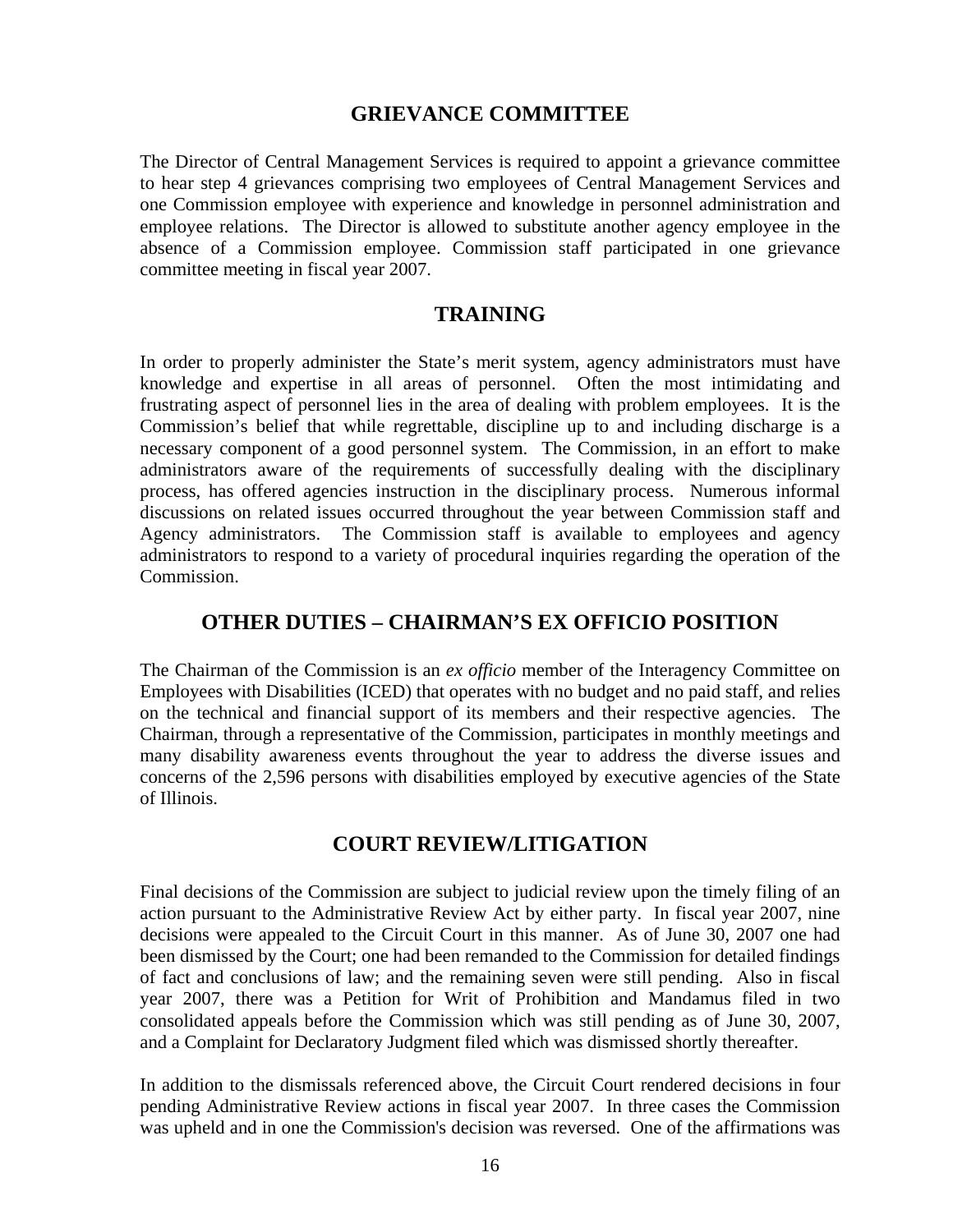appealed by the agency to the Appellate Court and is presently pending. Another pending Administrative Review action was dismissed in fiscal year 2007 as the parties agreed on a settlement. There was also a Petition for Post-Judgment Relief which had been previously filed against the Commission that was resolved in fiscal year 2007 when the Circuit Court granted the Commission's Motion to Dismiss. The employee appealed this decision to the Appellate Court where it was still pending as of June 30, 2007.

#### **IMPLEMENTATION OF STATE HISPANIC AND BILINGUAL EMPLOYMENT PLANS**

The Civil Service Commission does not discriminate on the basis of religion, race, national origin, sex, age, handicap or any other non-merit factor in providing employment opportunities. Due to the small size of the Commission, there is no formal Hispanic or Bilingual Employment Plan.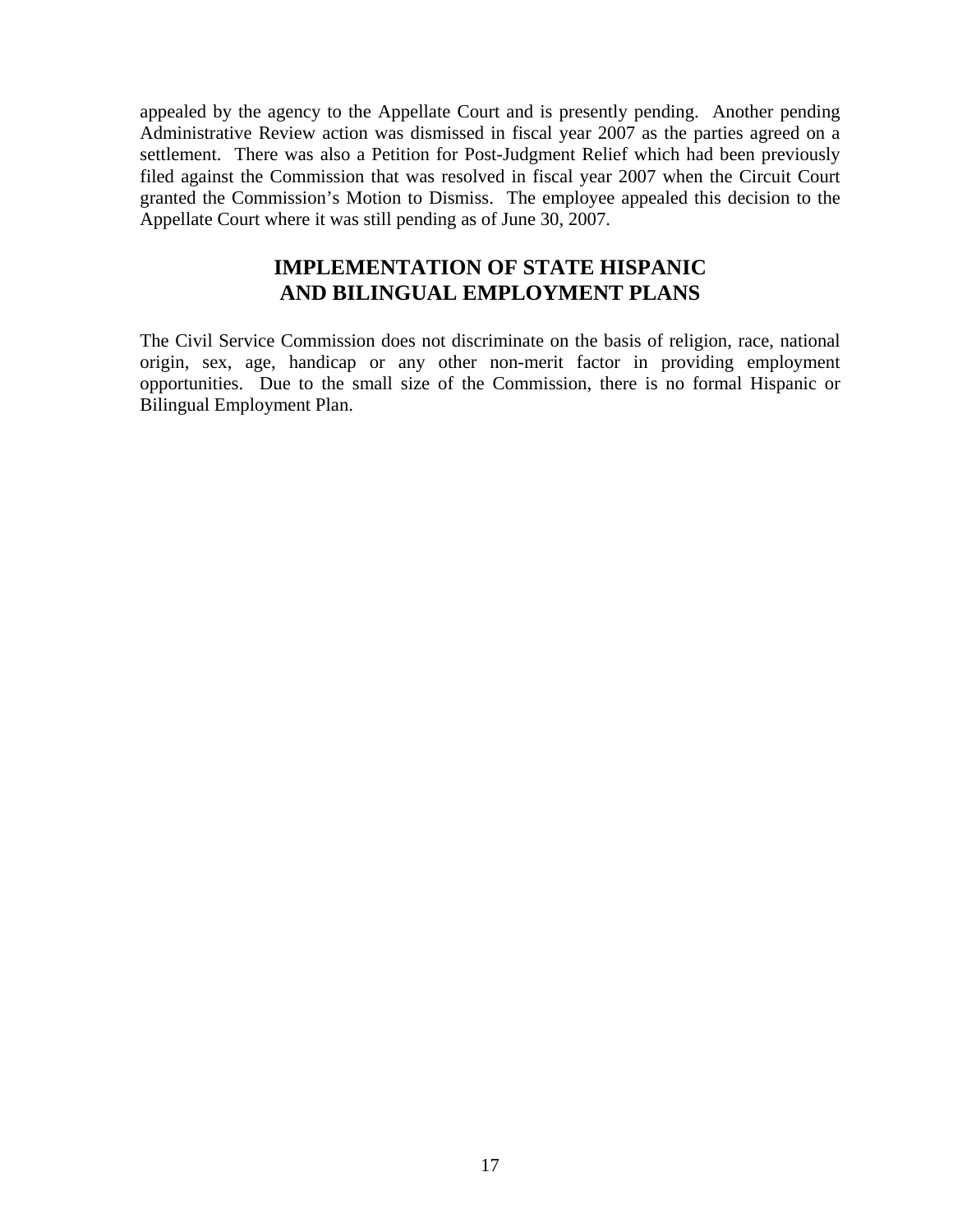# **TECHNICAL ACTIONS BY THE COMMISSION**

|                                     | FY03           | FY04           | FY05        | FY06 | FY07 |
|-------------------------------------|----------------|----------------|-------------|------|------|
| <b>Class Specifications</b>         |                |                |             |      |      |
| <b>Requests Denied</b>              | $\overline{0}$ | $\overline{0}$ | 0           | 0    | 0    |
| <b>New Classes Approved</b>         | 12             | 5              | 15          | 8    |      |
| <b>Revised Classes Approved</b>     | 127            | 42             | 15          | 32   | 8    |
| <b>Abolished Classes Approved</b>   | 13             | 7              | 18          | 3    | 5    |
| <b>TOTALS</b>                       | 152            | 54             | 48          | 43   | 15   |
| $4d(3)$ Exemptions                  |                |                |             |      |      |
| <b>Exemptions Granted</b>           | 95             | 199            | 87          | 56   | 44   |
| <b>Exemptions Denied</b>            | $\theta$       | 30             | 3           | 2    | 6    |
| <b>Exemptions Rescinded</b>         | 13             | $\theta$       |             | 9    |      |
| <b>Exemption Requests Withdrawn</b> | 0              | 35             | 8           | 9    | 12   |
| <b>TOTALS</b>                       | 108            | 264            | 99          | 76   | 63   |
| <b>TOTAL TECHNICAL ACTIONS</b>      | <u> 260</u>    | <u> 318</u>    | <u> 147</u> |      | 78   |

# **TECHNICAL ACTIONS**

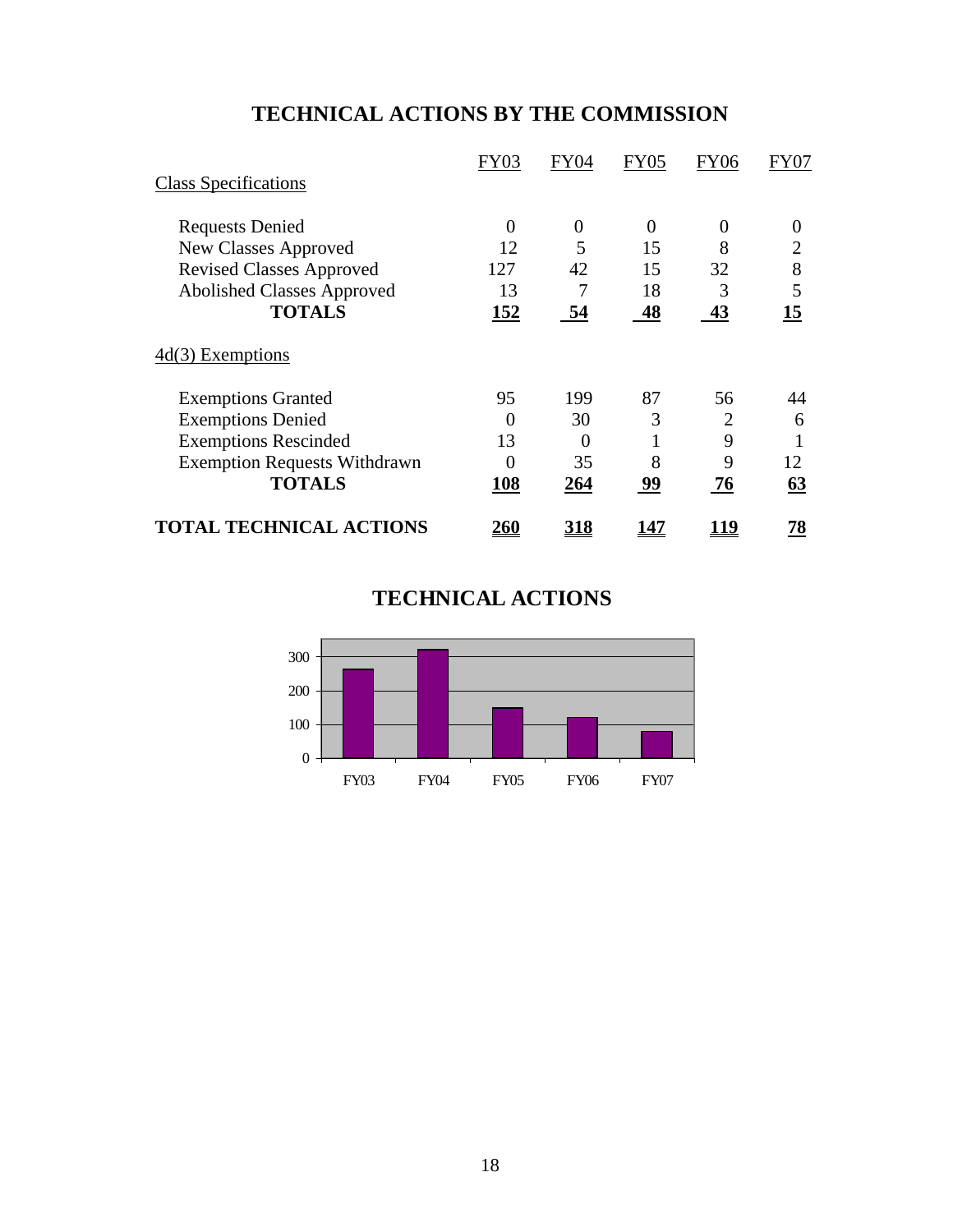# **CHARGES FOR DISCHARGE AND SUSPENSION<sup>1</sup>**

<sup>&</sup>lt;sup>1</sup> The total exceeds the number of employees discharged and suspended because multiple charges were made against some employees.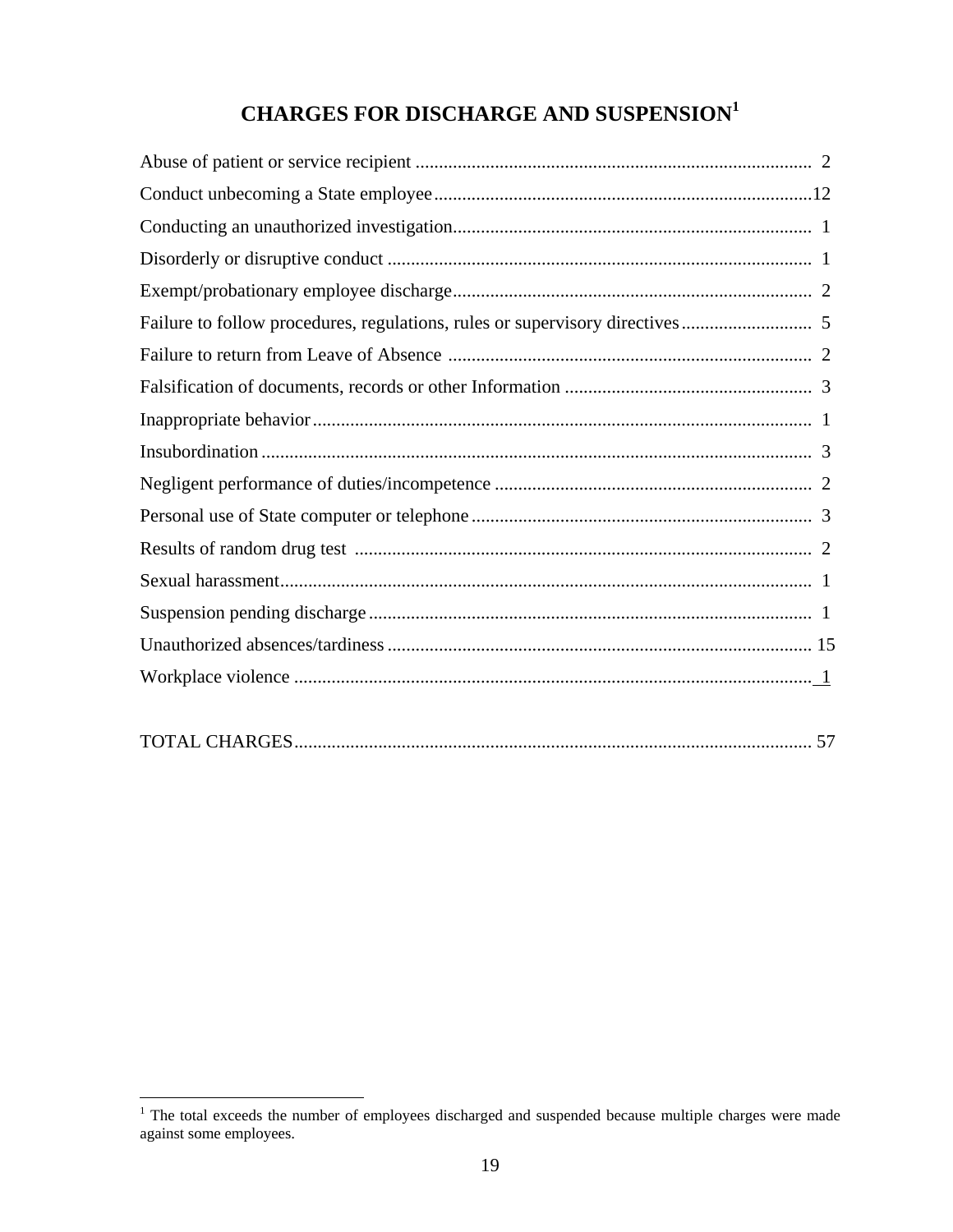| A. Substantive Actions by the Commission           | <b>FY03</b>             | <b>FY04</b>      | <b>FY05</b>      | <b>FY06</b>      | FY07             |
|----------------------------------------------------|-------------------------|------------------|------------------|------------------|------------------|
| Appeals granted:                                   |                         |                  |                  |                  |                  |
| Employees reinstated with suspension               | 6                       | 8                | 7                | 9                | $\overline{c}$   |
| Employees reinstated without suspension            | 3                       | 34               | $\overline{2}$   | $\sqrt{2}$       | $\overline{2}$   |
| Layoff appeal granted                              | $\overline{0}$          | $\mathbf{0}$     | $\overline{2}$   | $\overline{2}$   | $\boldsymbol{0}$ |
| Suspension invalidated in part                     | $\theta$                | $\boldsymbol{0}$ | $\mathbf{1}$     | $\mathbf{1}$     | $\mathbf{1}$     |
| Rule Violation appeal granted                      | $\boldsymbol{0}$        | 1                | $\mathbf{1}$     | $\boldsymbol{0}$ | $\mathbf{1}$     |
| <b>Total</b>                                       | $\overline{\mathbf{2}}$ | $\overline{43}$  | <u>13</u>        | <u>14</u>        | $\underline{6}$  |
| Appeals denied:                                    |                         |                  |                  |                  |                  |
| Discharge appeal denied                            | 5                       | 11               | 14               | 4                | 10               |
| Position Allocation denied                         | $\theta$                | $\mathbf{1}$     | $\overline{0}$   | 1                | $\mathbf{1}$     |
| Layoff appeal denied                               | 4                       | 5                | 50               | 27               | $\boldsymbol{0}$ |
| Geographical Transfer appeal denied                | $\theta$                | $\mathbf{1}$     | $\boldsymbol{0}$ | $\boldsymbol{0}$ | $\mathbf{1}$     |
| Suspension appeal denied                           | $\theta$                | $\boldsymbol{0}$ | 1                | 1                | 1                |
| Rule Violation appeal denied                       | 5                       | 1                | $\mathbf{1}$     | $\overline{2}$   | 3                |
| <b>Declaratory Ruling</b>                          | $\overline{0}$          | $\mathbf{0}$     | 1                | $\overline{0}$   | $\overline{0}$   |
| <b>Total</b>                                       | <u>14</u>               | <u>19</u>        | 67               | 35               | <u>16</u>        |
| <b>Total Substantive Actions by the Commission</b> | 23                      | 62               | 80               | 49               | 22               |
| B. Appeals Dismissed Without Decision <sup>2</sup> |                         |                  |                  |                  |                  |
| Discharges                                         | 33                      | 23               | 28               | 19               | 19               |
| Demotions                                          | $\theta$                | $\boldsymbol{0}$ | $\boldsymbol{0}$ | $\boldsymbol{0}$ | $\mathbf{2}$     |
| Position allocations                               | $\boldsymbol{0}$        | $\boldsymbol{0}$ | 1                | $\boldsymbol{0}$ | $\boldsymbol{0}$ |
| Layoff appeals                                     | $\theta$                | $\boldsymbol{0}$ | 6                | 5                | $\mathbf{1}$     |
| <b>Geographical Transfers</b>                      | 1                       | $\overline{2}$   | $\boldsymbol{0}$ | $\boldsymbol{0}$ | $\boldsymbol{0}$ |
| Suspensions                                        | $\overline{0}$          | $\boldsymbol{0}$ | 1                | 5                | 3                |
| <b>Rule Violations</b>                             | $\boldsymbol{0}$        | $\boldsymbol{0}$ | $\boldsymbol{0}$ | 6                | $\overline{2}$   |
| <b>Total</b>                                       | <u>34</u>               | <u>25</u>        | <u>36</u>        | <u>35</u>        | <u> 27</u>       |
| C. Appeals Pending at end of Fiscal Year           | 68                      | 77               | 55               | 26               | 21               |
| D. Total Appeals Closed or Pending at end of       |                         |                  |                  |                  | 70               |

## **DECISIONS OF THE COMMISSION IN APPEALS**

<sup>&</sup>lt;sup>2</sup> Includes appeals dismissed due to settlement, withdrawal, default (failure to appear or failure to respond to Commission inquiry), and lack of jurisdiction.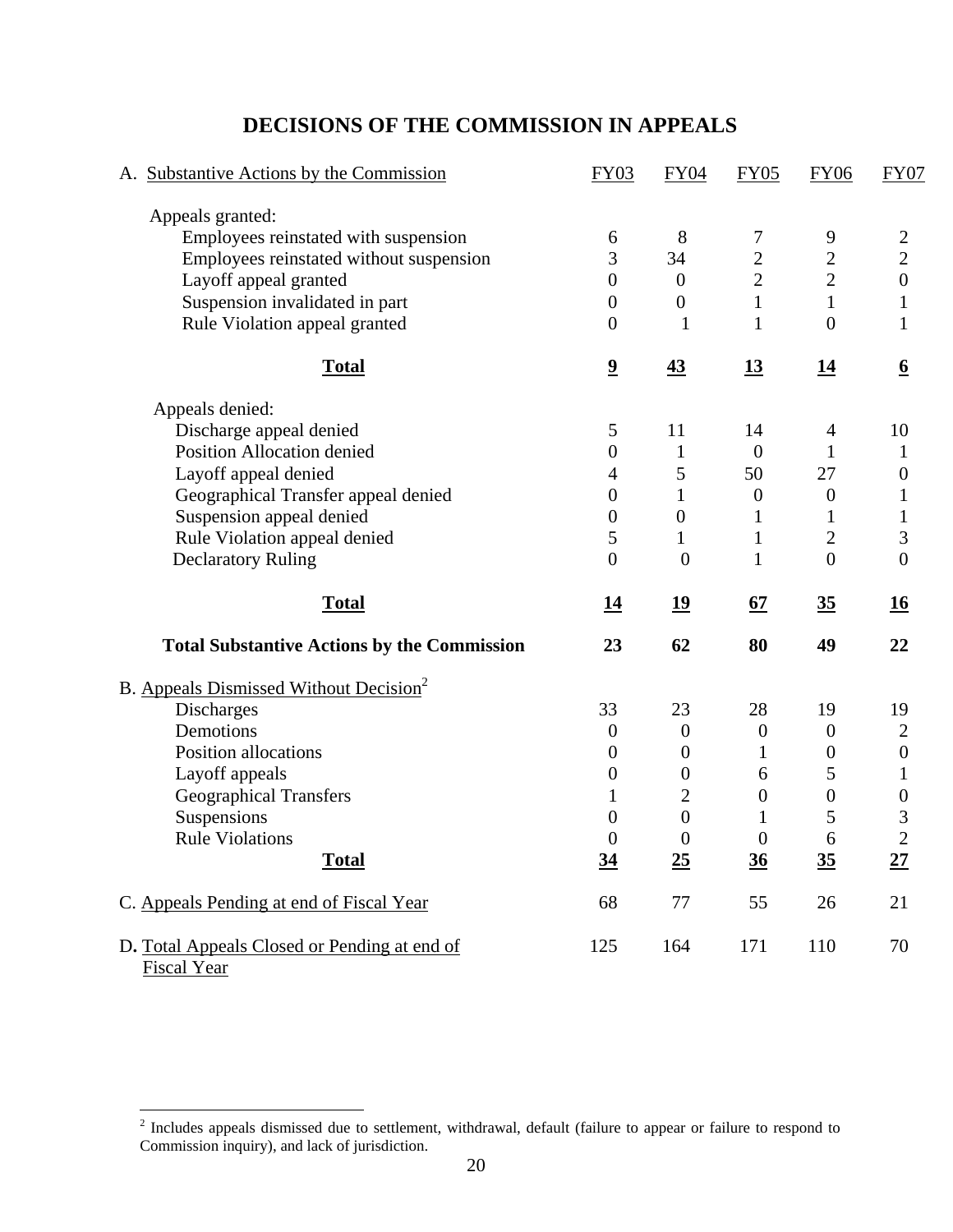

# **APPEALS FILED BY TYPE**

The following is a summary of appeals filed with the Commission by type during fiscal year 2007, along with a comparison chart for the past two fiscal years:

| Discharge                    | 30                    |
|------------------------------|-----------------------|
| Suspension                   |                       |
| Demotion                     | $\mathcal{D}_{\cdot}$ |
| <b>Geographical Transfer</b> |                       |
| Allocation                   |                       |
| Layoff                       | $\mathbf{\Omega}$     |
| <b>Rule Violation</b>        | 3                     |
| <b>Declaratory Ruling</b>    |                       |
|                              |                       |



#### **APPEALS FILED BY TYPE: CHART**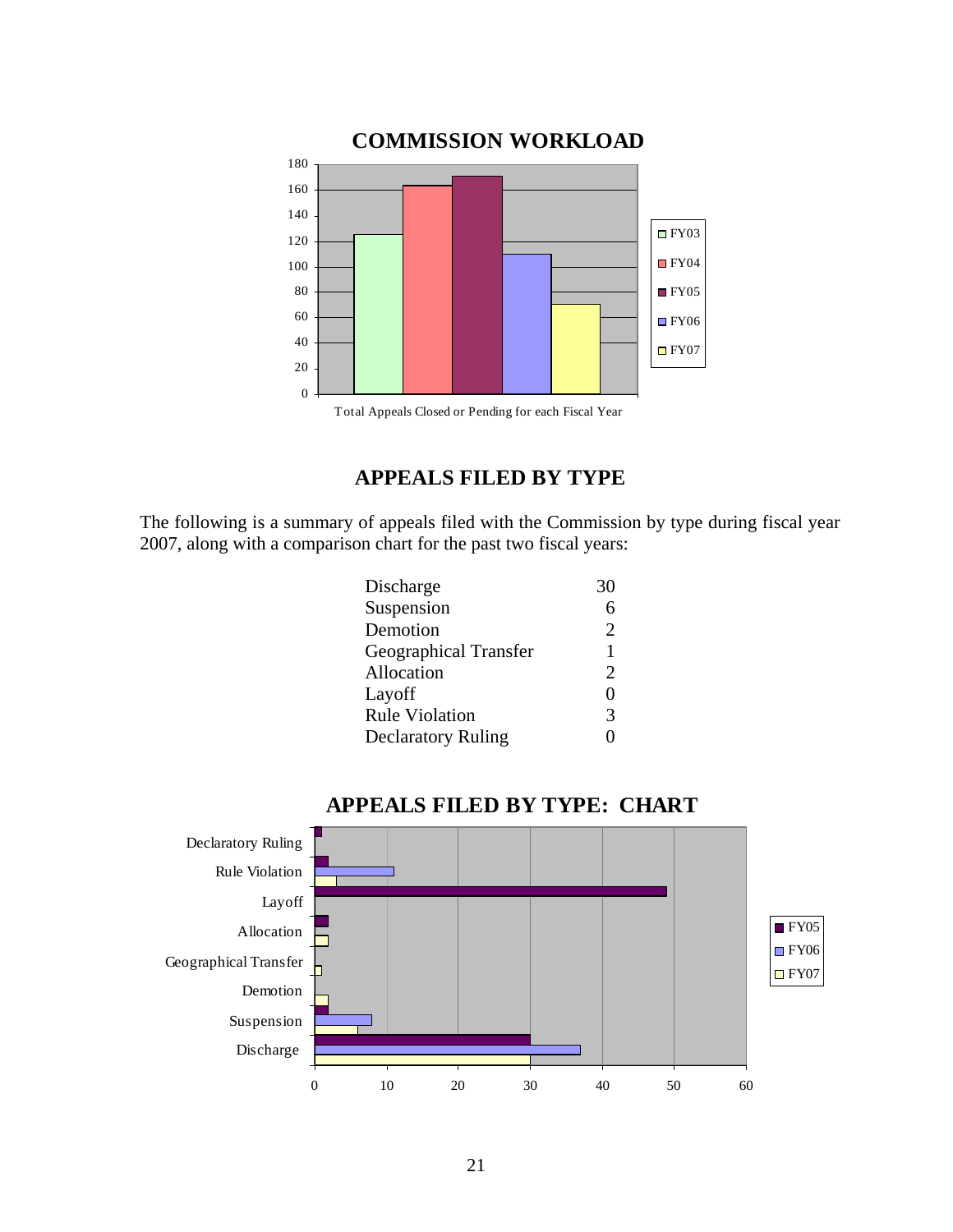

recommended decision or proposed finding.

This data reflects the processing time for appeals that were concluded during fiscal year 2007. As of June 30, 2007 there were only three fiscal year 2006 appeals pending.